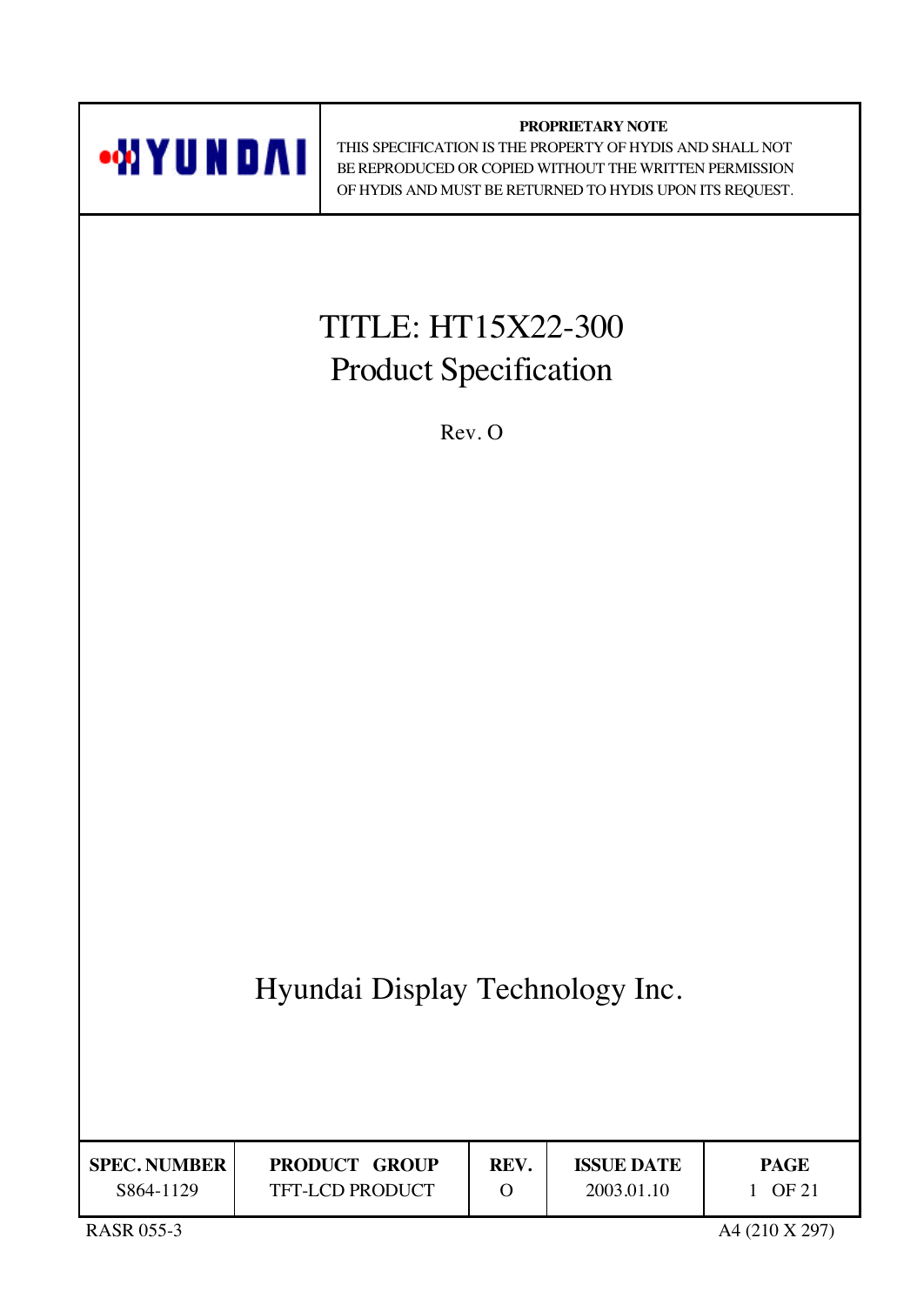|              | <b>WYUNDAI</b>      |                        | PRODUCT GROUP   |                                   | REV.         |             | <b>ISSUE DATE</b> |  |
|--------------|---------------------|------------------------|-----------------|-----------------------------------|--------------|-------------|-------------------|--|
|              |                     |                        | TFT-LCD PRODUCT |                                   | $\mathbf{O}$ |             | 2003.01.10        |  |
|              |                     |                        |                 |                                   |              |             |                   |  |
|              |                     |                        |                 | <b>REVISION HISTORY</b>           |              |             |                   |  |
| REV.         | ECN NO.             |                        |                 | DESCRIPTION OF CHANGES            |              | <b>DATE</b> | <b>PREPARED</b>   |  |
| $\mathbf{O}$ | ÷.                  | <b>Initial Release</b> |                 |                                   |              | 03.01.10    | S.Y.KIM           |  |
|              |                     |                        |                 |                                   |              |             |                   |  |
|              |                     |                        |                 |                                   |              |             |                   |  |
|              | <b>SPEC. NUMBER</b> |                        |                 | <b>SPEC. TITLE</b>                |              |             | <b>PAGE</b>       |  |
|              | S864-1129           |                        |                 | HT15X22-300 Product Specification |              |             | 2 OF 21           |  |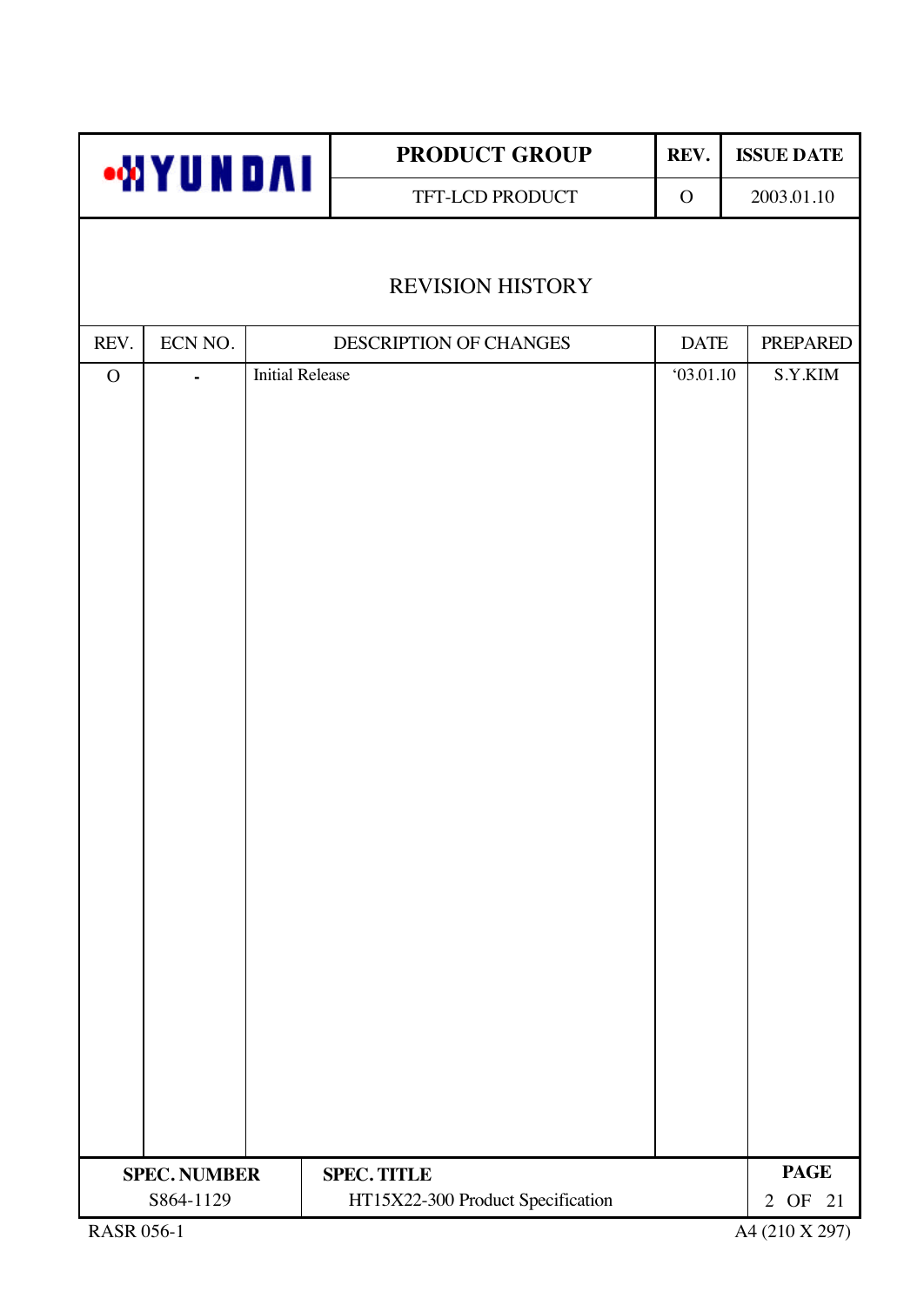TFT-LCD PRODUCT 0 2003.01.10

# **Contents**

| No.  | Item                                                 | Page |
|------|------------------------------------------------------|------|
| 1.0  | <b>GENERAL DESCRIPTION</b>                           | 4    |
| 2.0  | <b>ABSOLUTE MAXIMUM RATINGS</b>                      | 5    |
| 3.0  | ELECTRICAL SPECIFICATIONS                            | 6    |
| 4.0  | <b>OPTICAL SPECIFICATIONS</b>                        | 7    |
| 5.0  | <b>INTERFACE CONNECTION</b>                          | 9    |
| 6.0  | SIGNAL TIMING SPECIFICATIONS                         | 11   |
| 7.0  | <b>SIGNAL TIMING WAVEFORMS</b>                       | 12   |
| 8.0  | INPUT SIGNALS, DISPLAY COLORS & GRAY SCALE OF COLORS | 13   |
| 9.0  | POWER SEQUENCE                                       | 14   |
| 10.0 | MECHANICAL CHARACTERISTICS                           | 15   |
| 11.0 | <b>RELIABILITY TEST</b>                              | 16   |
| 12.0 | <b>HANDLING &amp; CAUTIONS</b>                       | 17   |
| 13.0 | <b>APPENDIX</b>                                      | 18   |

| <b>SPEC. NUMBER</b> | <b>SPEC. TITLE</b>                | PAGE             |
|---------------------|-----------------------------------|------------------|
| S864-1129           | HT15X22-300 Product Specification | OF <sub>21</sub> |
| <b>RASR 057-1</b>   |                                   | A4 (210 X 297)   |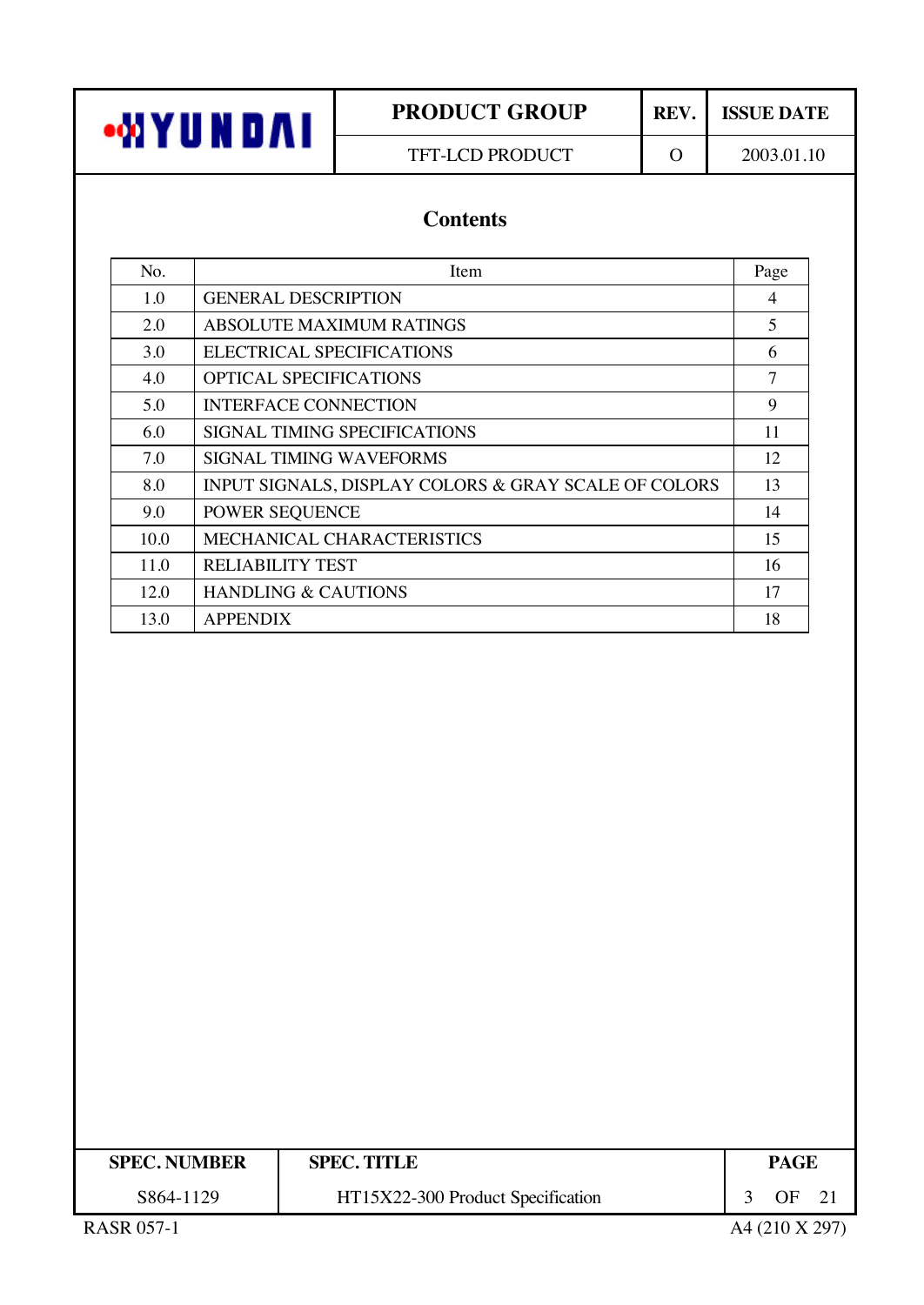

### **1.0 GENERAL DESCRIPTION**

1.1 Introduction

HT15X22-300 is a color active matrix TFT LCD module using amorphous silicon TFT's (Thin Film Transistors) as an active switching devices. This module has a 15.0 inch diagonally measured active area with XGA resolutions (1024 horizontal by 768 vertical pixel array). Each pixel is divided into RED, GREEN, BLUE dots which are arranged in vertical stripe and this module can display 16,777,216 colors. The TFT-LCD panel used for this module is wide viewing angle (Horizontal viewing angle: 160°,Vertical viewing angle: 160°) by U-FFSTM (Ultra Fringe Field Switching) mode.

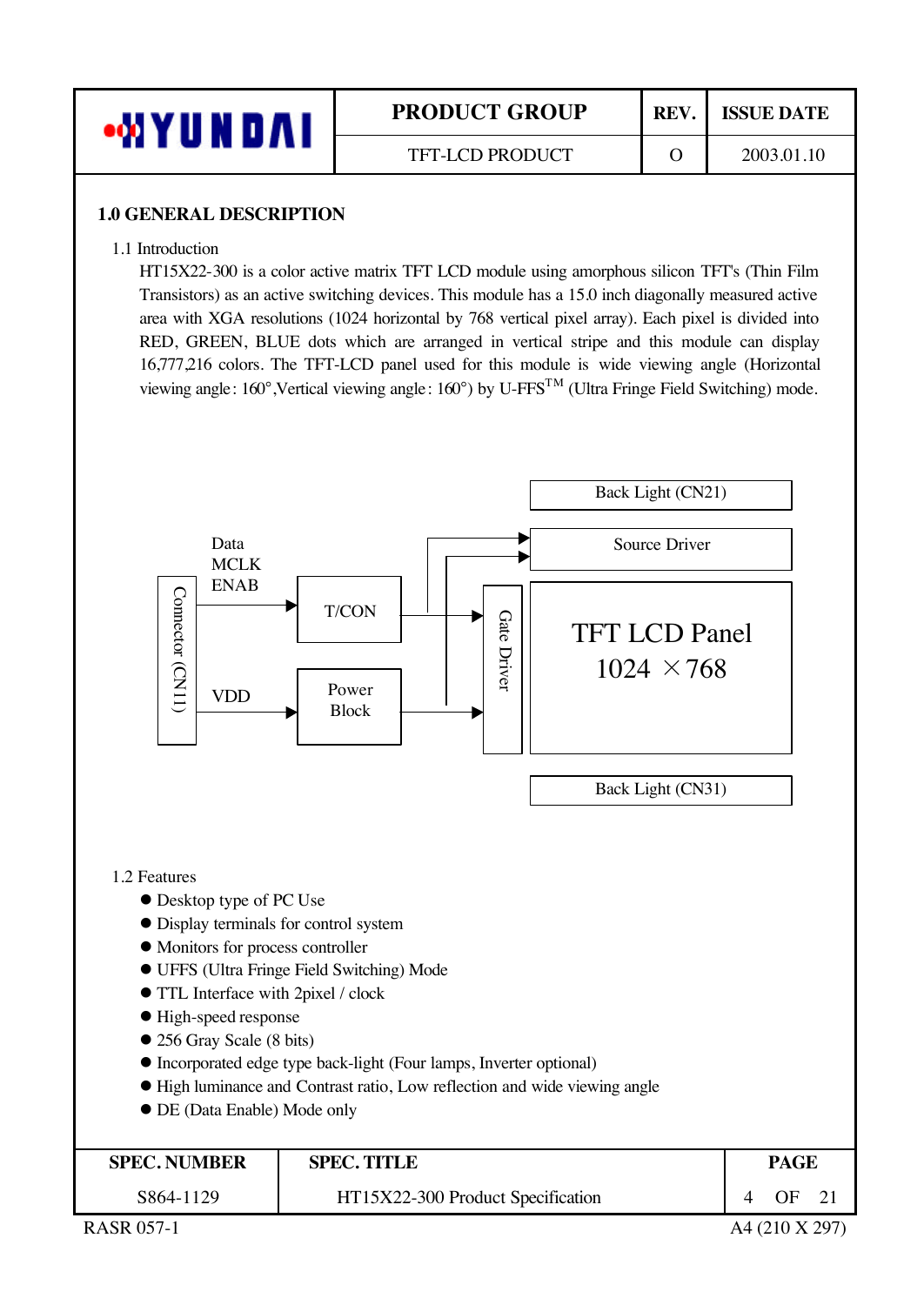| •WYUNDAI                                                                    |  | <b>PRODUCT GROUP</b>     | REV.     |    | <b>ISSUE DATE</b> |  |
|-----------------------------------------------------------------------------|--|--------------------------|----------|----|-------------------|--|
|                                                                             |  | TFT-LCD PRODUCT          | $\Omega$ |    | 2003.01.10        |  |
| 1.3 General Specifications<br>Specification<br>Unit<br>Parameter<br>Remarks |  |                          |          |    |                   |  |
| Active area                                                                 |  | 304.128 (H) x 228.096(V) |          | mm |                   |  |
| Number of pixels                                                            |  | $1024(H)$ x 768(V)       | pixels   |    |                   |  |
|                                                                             |  |                          |          |    |                   |  |
| Pixel pitch                                                                 |  | $0.297(H)$ x $0.297(V)$  |          | mm |                   |  |

| Parameter           | Specification                              | Unit   | Remarks |
|---------------------|--------------------------------------------|--------|---------|
| Active area         | 304.128 (H) x 228.096(V)                   | mm     |         |
| Number of pixels    | $1024(H)$ x 768(V)                         | pixels |         |
| Pixel pitch         | $0.297(H)$ x $0.297(V)$                    | mm     |         |
| Pixel arrangement   | <b>RGB</b> Vertical stripe                 |        |         |
| Display colors      | 16,777,216                                 | colors |         |
| Display mode        | Normally black                             |        |         |
| Dimensional outline | 350.0 ± 0.5(H)x266.5 ± 0.5(V)x17.2(D) Typ. | mm     | Note 1  |
| Weight              | 1,500 Max.                                 | g      | Note 1  |
| Back-light          | Top/Bottom edge side 4-CCFL type           |        | Note 2  |

Note: 1. Excluding Back-light inverter

2. CCFL (Cold Cathode Fluorescent Lamp)

# **2.0 ABSOLUTE MAXIMUM RATINGS**

The followings are maximum values which, if exceed, may cause faulty operation or damage to the unit.

| Parameter                    | Symbol    | Min.             | Max.  | Unit     | Remarks            |
|------------------------------|-----------|------------------|-------|----------|--------------------|
| Power Input Voltage          | $V_{DD}$  | $-0.3$           | 6.0   |          | $Ta = 25^{\circ}C$ |
| Logic Input Voltage          | $V_{IN}$  | $-0.3$           | 4.6   |          |                    |
| <b>Operating Temperature</b> | $T_{OP}$  | $\boldsymbol{0}$ | $+50$ | ℃        |                    |
| (Humidity)                   | <b>RH</b> |                  | 80    | $\%$     | $\leq 40$ ℃        |
| <b>Storage Temperature</b>   | $T_{SP}$  | $-20$            | $+60$ | $\infty$ |                    |
| (Humidity)                   | <b>RH</b> |                  | 90    | $\%$     | $\leq 40$ ℃        |

| <b>SPEC. NUMBER</b> | <b>SPEC. TITLE</b>                | <b>PAGE</b> |  |
|---------------------|-----------------------------------|-------------|--|
| S864-1129           | HT15X22-300 Product Specification | ΩE          |  |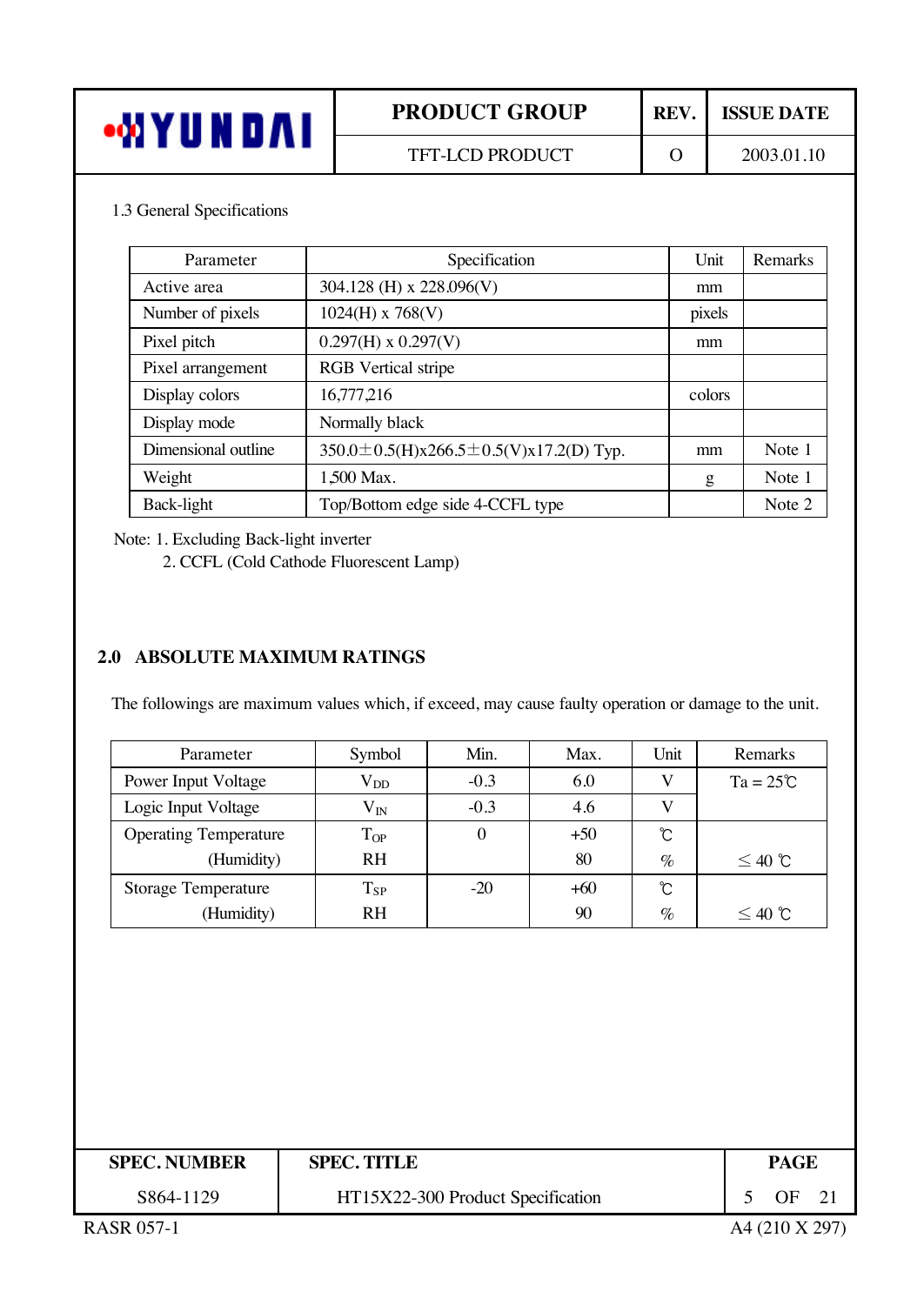## **3.0 ELECTRICAL SPECIFICATIONS**

Measuring condition: fv=60Hz, fc=32.5MHz

|             |              |                 |            |        |      |                         | $Ta = 25 \pm 2\degree$ |
|-------------|--------------|-----------------|------------|--------|------|-------------------------|------------------------|
|             | Parameter    |                 | Min.       | Typ.   | Max. | Unit                    | Remarks                |
| Power       | Voltage      | $V_{DD}$        | 4.5        | 5.0    | 5.5  | V                       |                        |
| Supply      | Current      | $I_{DD}$        |            | 580    | 990  | mA                      | Note 1                 |
| Input       | Low          | $V_{IL}$        | <b>GND</b> |        | 0.66 | V                       | Note 2                 |
| Voltage     | High         | $V_{IH}$        | 2.64       |        | 3.6  | $\overline{\mathsf{V}}$ |                        |
|             | Voltage      | $V_{BL}$        | 565        | 600    |      | <b>Vrms</b>             |                        |
|             | Current      | $I_{BL}$        | 3.0        | 6.5    | 7.0  | mArms                   | per CCFL               |
| Back-Light  | Frequency    | $F_{L}$         | 30         | 60     | 65   | KHz                     | Note 3                 |
| Lamp        | <b>Start</b> |                 |            |        | 780  | <b>Vrms</b>             | $25^{\circ}$ , Note 4  |
|             | Voltage      | $V_S$           | -          | -      | 1160 | <b>Vrms</b>             | $0^{\circ}$ , Note 4   |
|             | Life Time    | Hr              | 25,000     | 35,000 |      | hrs                     |                        |
|             |              | $P_{DD}$        |            | 2.9    |      | W                       |                        |
| Power       |              | $P_{BL}$        | -          | 15.6   |      | W                       | Note 5                 |
| Consumption |              | $P_{\rm TOTAL}$ |            | 18.5   |      | W                       |                        |

Notes:

1. Test Pattern of power supply current

a) Typ: Vertical color bar pattern

b) Max: Vertical 2 Skip line pattern

- 2. Input signals are DE, I<sub>CLK</sub>, RA [7:0], GA [7:0], BA [7:0], RB [7:0], GB [7:0], BB [7:0]
- 3. The lamp frequency should be selected as different as possible from the horizontal synchronous frequency and its harmonics to avoid interference, which may cause line flow on the display.
- 4. The voltage above this value should be applied to the lamps for more than 1 second to startup. Otherwise the lamps may not to be turned on.
- 5. Calculated value for reference ( $V_{BL} \times I_{BL}$ ) x 4 excluding inverter loss.

| <b>SPEC. NUMBER</b> | <b>SPEC. TITLE</b>                | <b>PAGE</b>     |             |
|---------------------|-----------------------------------|-----------------|-------------|
| S864-1129           | HT15X22-300 Product Specification | $\overline{OF}$ | $\sqrt{21}$ |
| <b>RASR 057-1</b>   |                                   | A4 (210 X 297)  |             |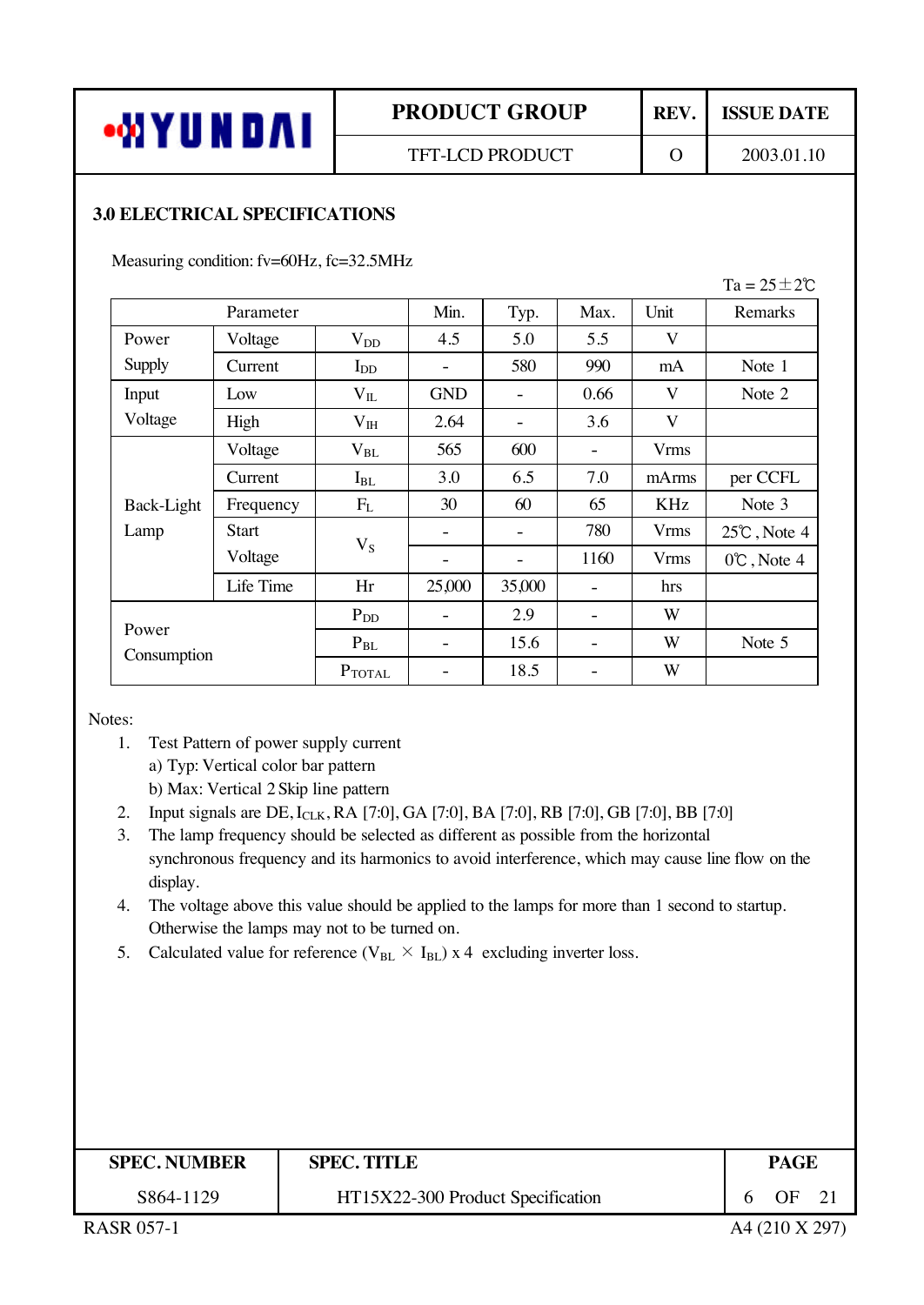| <b>WYUNDAI</b> |  |
|----------------|--|
|----------------|--|

### **4.0 OPTICAL SPECIFICATIONS**

The measurement shall be executed after 30 minutes warm-up period. Measuring equipment: TOPCON-BM5. Measuring condition: fv=60Hz, fc=32.5MHz

|                                   |            |                           |                                   |                          |                          |                          |                   | $Ta = 25 \pm 2\degree$ |
|-----------------------------------|------------|---------------------------|-----------------------------------|--------------------------|--------------------------|--------------------------|-------------------|------------------------|
| Parameter                         |            | Symbol                    | Condition                         | Min.                     | Typ.                     | Max.                     | Unit              | Remark                 |
| Viewing                           | Horizontal | $\theta_3$                |                                   |                          | 80                       | $\overline{a}$           | Deg.              |                        |
|                                   |            | $\theta$ <sub>9</sub>     | CR > 10                           | $\overline{a}$           | 80                       | $\overline{a}$           | Deg.              | Note 1                 |
| Angle Range                       | Vertical   | $\Theta_{12}$             |                                   | $\blacksquare$           | 80                       | $\overline{a}$           | Deg.              |                        |
|                                   |            | $\theta_{\,6}$            |                                   | $\overline{a}$           | 80                       | $\overline{a}$           | Deg.              |                        |
| Luminance Contrast ratio          |            | CR                        |                                   | 250                      | 300                      | $\overline{\phantom{0}}$ |                   | Note 2                 |
| Luminance<br>of white             | Center     | $\mathbf{Y}_{\text{WC}}$  |                                   | 240                      | 260                      | $\overline{\phantom{0}}$ | cd/m <sup>2</sup> | Note 3                 |
| White luminance uniformity        |            | $\Delta$ Y                |                                   | $\overline{\phantom{a}}$ | $\overline{\phantom{a}}$ | 1.25                     |                   | Note 4                 |
|                                   | White      | Xw                        |                                   | 0.296                    | 0.326                    | 0.356                    |                   | Note 5                 |
|                                   |            | <b>yw</b>                 | $\Theta = 0^\circ$<br>$IBL=6.5mA$ | 0.320                    | 0.350                    | 0.380                    |                   |                        |
|                                   | Red        | $\mathbf{X}_{\text{R}}$   |                                   | 0.587                    | 0.617                    | 0.647                    |                   |                        |
| Reproduction                      |            | $y_R$                     |                                   | 0.312                    | 0.342                    | 0.372                    |                   |                        |
| Of color                          | Green      | $\mathbf{X}_{\mathbf{G}}$ |                                   | 0.275                    | 0.305                    | 0.335                    |                   |                        |
|                                   |            | <b>y</b> <sub>G</sub>     |                                   | 0.571                    | 0.601                    | 0.631                    |                   |                        |
|                                   | Blue       | $\mathbf{X}_{\text{B}}$   |                                   | 0.115                    | 0.145                    | 0.175                    |                   |                        |
|                                   |            | $y_B$                     |                                   | 0.087                    | 0.117                    | 0.147                    |                   |                        |
| Response Time<br>$(Rise + Decay)$ |            | Ttotal                    |                                   |                          | 35                       | 45                       | ms                | Note 6                 |
| <b>Cross Talk</b>                 |            | <b>CT</b>                 |                                   | $\overline{\phantom{0}}$ | $\overline{\phantom{a}}$ | 2.0                      | $\%$              | Note 7                 |
|                                   |            |                           |                                   |                          |                          |                          |                   |                        |

| <b>SPEC. NUMBER</b> | <b>SPEC. TITLE</b>                | <b>PAGE</b>    |  |
|---------------------|-----------------------------------|----------------|--|
| S864-1129           | HT15X22-300 Product Specification | OF.            |  |
| <b>RASR 057-1</b>   |                                   | A4 (210 X 297) |  |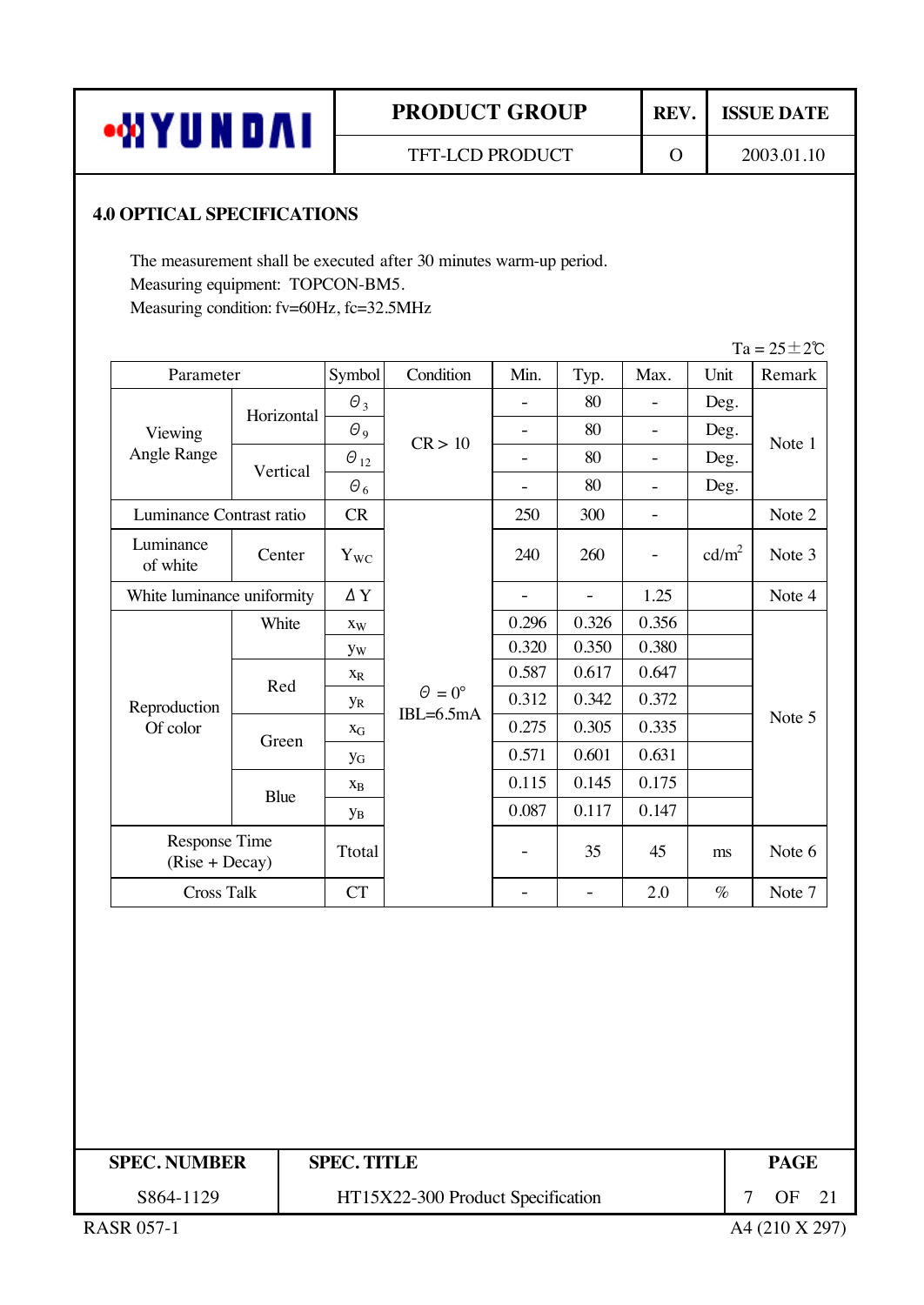| 'UN | <b>PRODUCT GROUP</b>   | <b>REV</b> | <b>ISSUE DATE</b> |
|-----|------------------------|------------|-------------------|
|     | <b>TFT-LCD PRODUCT</b> |            | 2003.01.10        |

Note:

- 1. Viewing angle is the angle at which the contrast ratio is greater than 10. The viewing are determined for the horizontal or 3, 9 o'clock direction and the vertical or 6, 12 o'clock direction with respect to the optical axis which is normal to the LCD surface (see FIGURE 1 shown in Appendix).
- 2. Contrast measurements shall be made at viewing angle of  $\theta = 0^{\circ}$  and at the center of the LCD surface. Luminance shall be measured with all pixels in the view field set first to white, then to the dark (black) state. (See FIGURE 1 shown in Appendix) Luminance Contrast Ratio (CR) is defined mathematically.

 $CR =$  Luminance when displaying a white raster Luminance when displaying a black raster

- 3. Center Luminance of white is defined as center measurement points across the LCD surface. The other condition is same note 4.
- 4. The White luminance uniformity on LCD surface is then expressed as :  $\Delta Y =$  Maximum Luminance of five points / Minimum Luminance of five points (see FIGURE 2 shown in Appendix).
- 5. The color chromaticity coordinates specified in Table 4. shall be calculated from the spectral data measured with all pixels first in red, green, blue and white. Measurements shall be made at the center of the panel.
- 6. The electro-optical response time measurements shall be made as FIGURE 3 shown in Appendix by switching the "data" input signal ON and OFF. The times needed for the luminance to change from 10% to 90% is Td, and 90% to 10% is Tr.
- 7. Cross-Talk of one area of the LCD surface by another shall be measured by comparing the luminance  $(Y_A)$  of a 25mm diameter area, with all display pixels set to a gray level, to the luminance  $(Y_B)$  of that same area when any adjacent area is driven dark. (See FIGURE 4 shown in Appendix).

#### **5.0 INTERFACE CONNECTION**

| CN <sub>11</sub> | Module Side Connector | : FX8-80S-SV (HIROSE Electric Co.)              |
|------------------|-----------------------|-------------------------------------------------|
|                  | User Side Connector   | : FX8-80P-SV (HIROSE Electric Co) or equivalent |

| <b>SPEC. NUMBER</b> | <b>SPEC. TITLE</b>                |  | PAGE           |  |
|---------------------|-----------------------------------|--|----------------|--|
| S864-1129           | HT15X22-300 Product Specification |  | $OF$ 21        |  |
| <b>RASR 057-1</b>   |                                   |  | A4 (210 X 297) |  |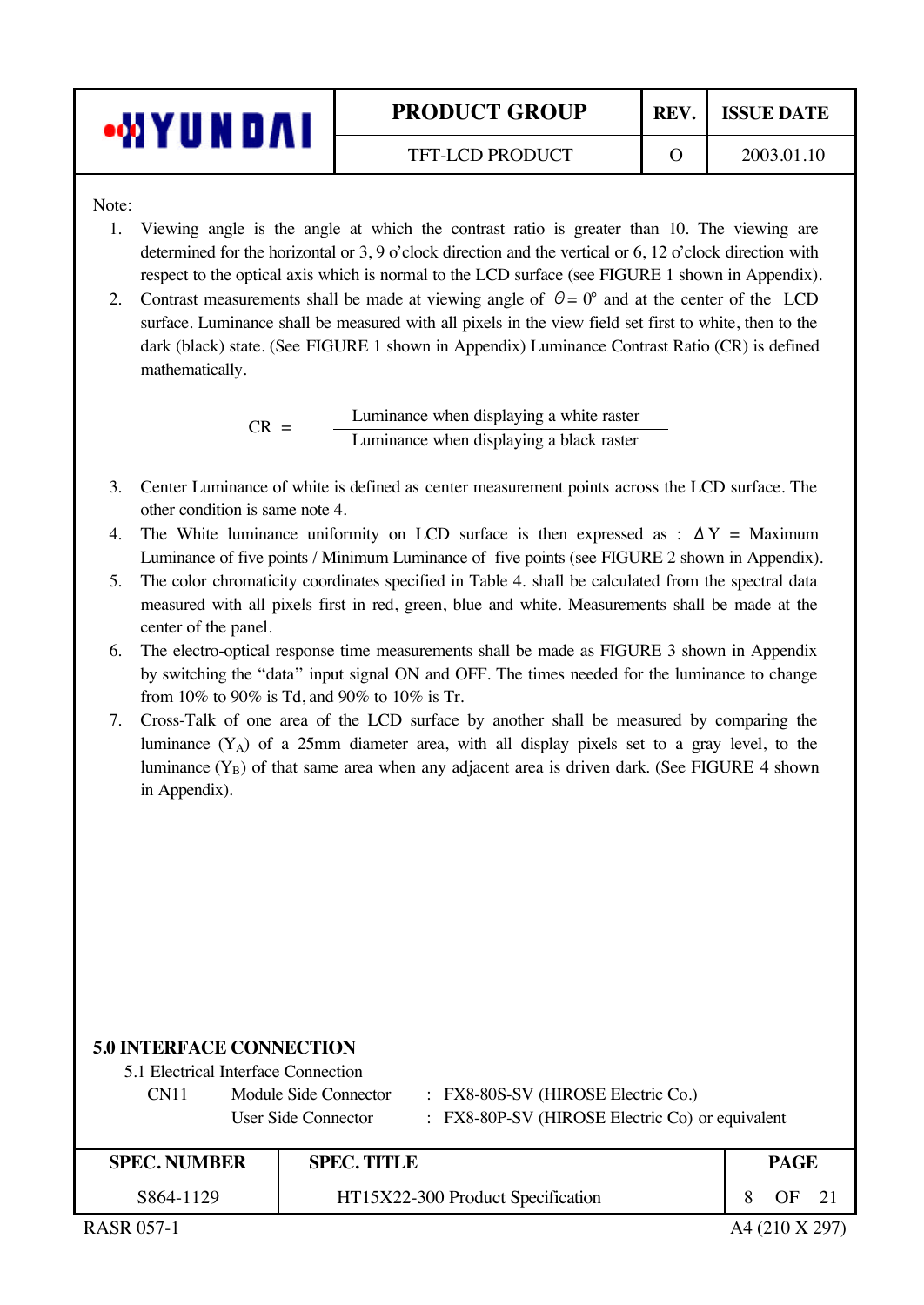| •MYUNDAI |  |
|----------|--|
|----------|--|

### TFT-LCD PRODUCT 0 2003.01.10

| Pin No              | Symbol           | Function                          | Pin No | Symbol           | Function                  |  |
|---------------------|------------------|-----------------------------------|--------|------------------|---------------------------|--|
| 1                   | <b>GND</b>       | Ground                            | 41     | <b>GND</b>       | Ground                    |  |
| $\overline{2}$      | RA0              | Red Odd data LSB                  | 42     | GB <sub>0</sub>  | Green Even data LSB       |  |
| 3                   | RA1              | Red Odd data                      | 43     | GB1              | Green Even data           |  |
| $\overline{4}$      | RA2              | $\mathbf{H}$                      | 44     | GB <sub>2</sub>  | $\mathbf{u}$              |  |
| 5                   | RA3              | $\mathbf{u}$                      | 45     | GB <sub>3</sub>  | $\boldsymbol{\mathsf{H}}$ |  |
| 6                   | <b>GND</b>       | Ground                            | 46     | <b>GND</b>       | Ground                    |  |
| 7                   | RA4              | Red Odd data                      | 47     | GB4              | Green Even data           |  |
| $\,8\,$             | RA5              | $\mathbf{H}$                      | 48     | GB <sub>5</sub>  | $\boldsymbol{\mathsf{H}}$ |  |
| 9                   | RA6              | $\boldsymbol{\mathsf{H}}$         | 49     | GB <sub>6</sub>  | $\boldsymbol{\mathsf{H}}$ |  |
| 10                  | RA7              | Red Odd data MSB                  | 50     | GB7              | Green Even data MSB       |  |
| 11                  | <b>GND</b>       | Ground                            | 51     | <b>GND</b>       | Ground                    |  |
| 12                  | GA0              | Green Odd data LSB                | 52     | B <sub>B</sub> O | Blue Even data LSB        |  |
| 13                  | GA1              | Green Odd data                    | 53     | B <sub>B1</sub>  | Blue Even data            |  |
| 14                  | GA <sub>2</sub>  | $\sf H$                           | 54     | B <sub>B2</sub>  | $\boldsymbol{\mathsf{H}}$ |  |
| 15                  | GA3              | $\mathbf{u}$                      | 55     | B <sub>B</sub> 3 | $\mathbf{H}$              |  |
| 16                  | <b>GND</b>       | Ground                            | 56     | <b>GND</b>       | Ground                    |  |
| 17                  | GA4              | Green Odd data                    | 57     | B <sub>B4</sub>  | Blue Even data            |  |
| 18                  | GA5              | $\sf H$                           | 58     | B <sub>B5</sub>  | $\boldsymbol{\mathsf{H}}$ |  |
| 19                  | GA6              | $\boldsymbol{\mathsf{H}}$         | 59     | B <sub>B6</sub>  | $\mathbf{u}$              |  |
| 20                  | GA7              | Green Odd data MSB                | 60     | B <sub>B</sub> 7 | Blue Even data MSB        |  |
| 21                  | <b>GND</b>       | Ground                            | 61     | <b>GND</b>       | Ground                    |  |
| 22                  | BA0              | Blue Odd data LSB                 | 62     | <b>GND</b>       | $\mathbf{H}$              |  |
| 23                  | BA1              | Blue Odd data                     | 63     | <b>CLK</b>       | Clock                     |  |
| 24                  | BA <sub>2</sub>  |                                   | 64     | <b>GND</b>       | Ground                    |  |
| 25                  | BA3              | $\mathbf{u}$                      | 65     | <b>GND</b>       | Ground                    |  |
| 26                  | <b>GND</b>       | Ground                            | 66     | NC               | No Connection             |  |
| 27                  | BA4              | Blue Odd data                     | 67     | <b>GND</b>       | Ground                    |  |
| 28                  | BA5              | Ħ                                 | 68     | <b>GND</b>       | Ground                    |  |
| 29                  | BA6              | $\boldsymbol{\mathsf{H}}$         | 69     | DE               | Data Enable               |  |
| 30                  | BA7              | Blue Odd data MSB                 | 70     | NC               | No Connection             |  |
| 31                  | <b>GND</b>       | Ground                            | 71     | <b>VDD</b>       | +5V Power Supply          |  |
| 32                  | R <sub>B</sub> 0 | Red Even data LSB                 | 72     | <b>VDD</b>       |                           |  |
| 33                  | RB1              | Red Even data                     | 73     | <b>VDD</b>       | $\pmb{\mathsf{H}}$        |  |
| 34                  | R <sub>B</sub> 2 | Ħ                                 | 74     | <b>VDD</b>       | $\pmb{\mathsf{H}}$        |  |
| 35                  | RB <sub>3</sub>  | $\sf H$                           | 75     | <b>VDD</b>       | $\pmb{\mathfrak{m}}$      |  |
| 36                  | <b>GND</b>       | Ground                            | 76     | NC               | No Connection             |  |
| 37                  | RB4              | Red Even data                     | 77     | NC               | Ħ                         |  |
| 38                  | R <sub>B5</sub>  | $\mathsf{H}$                      | 78     | NC               | $\pmb{\mathsf{H}}$        |  |
| 39                  | RB <sub>6</sub>  | $\mathsf{H}$                      | 79     | $\rm NC$         | $\boldsymbol{\mathsf{H}}$ |  |
| 40                  | R <sub>B</sub> 7 | Red Even data MSB                 | 80     | <b>GND</b>       | Ground                    |  |
|                     |                  |                                   |        |                  |                           |  |
| <b>SPEC. NUMBER</b> |                  | <b>SPEC. TITLE</b>                |        |                  | <b>PAGE</b>               |  |
| S864-1129           |                  | HT15X22-300 Product Specification |        |                  | 9<br>OF                   |  |

RASR 057-1 A4 (210 X 297)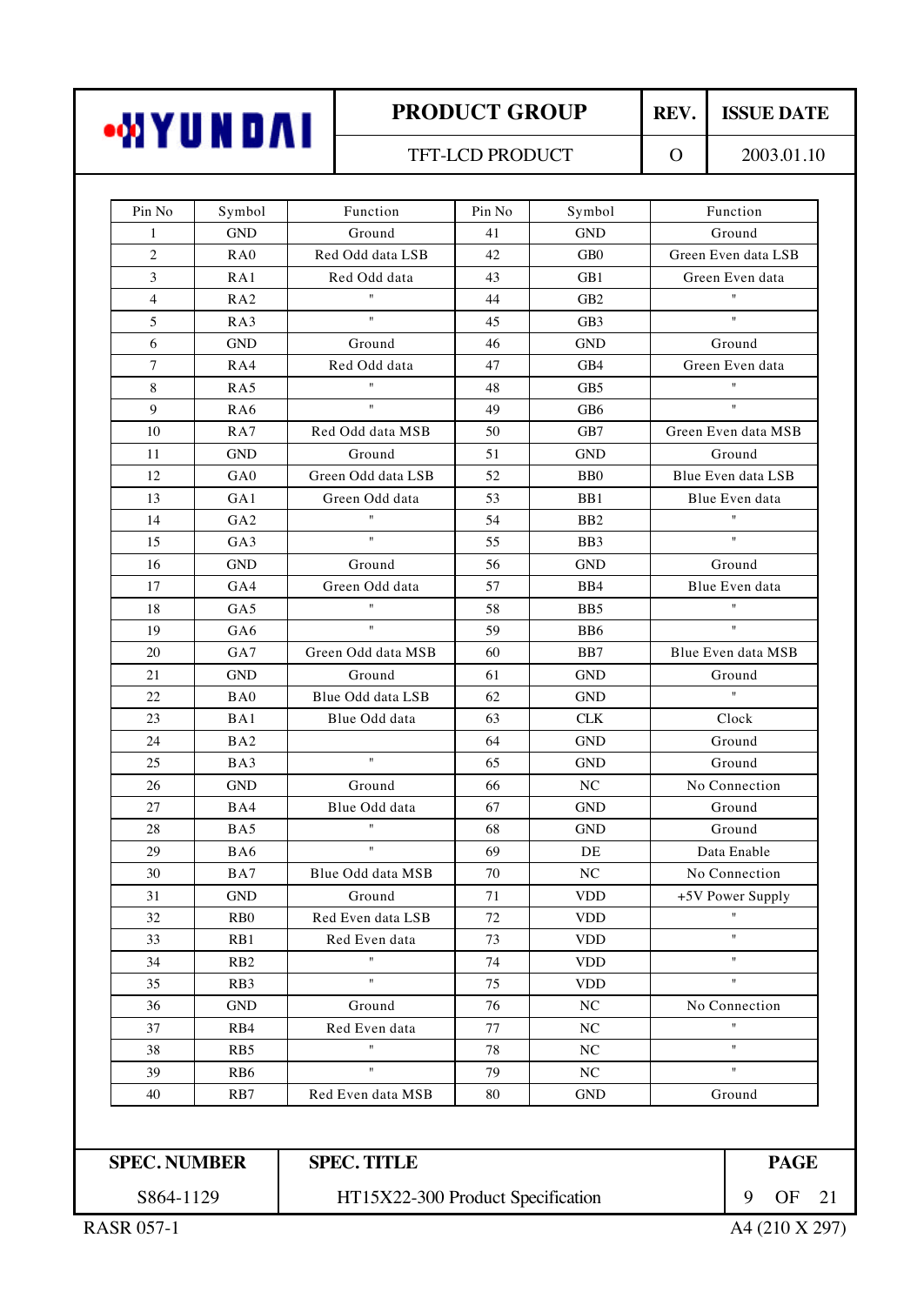

RASR 057-1 A4 (210 X 297)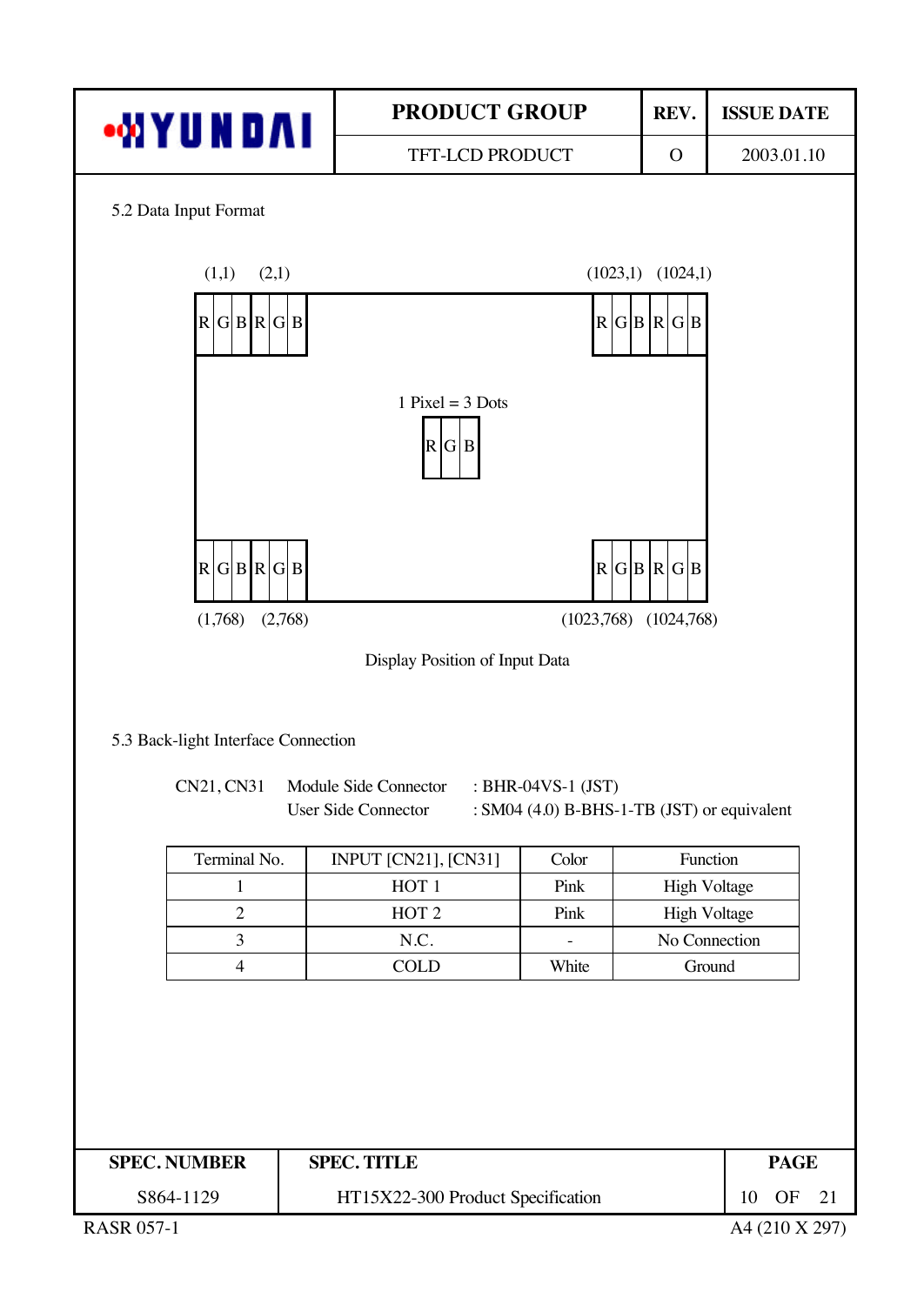

### **6.0 SIGNAL TIMING SPECIFICATIONS**

The Only Data Enable Mode operates the HT15X22-300.

|       | Item                      | <b>Symbols</b> | Min | Typ               | Max | Unit          |
|-------|---------------------------|----------------|-----|-------------------|-----|---------------|
|       | Frequency                 | 1/Tc           | 28  | 32.5              |     | <b>MHz</b>    |
| Clock | <b>High Time</b>          | Tch            | 9   | $\qquad \qquad -$ | -   | <sub>ns</sub> |
|       | Low Time                  | Tcl            | 9   |                   |     | ns            |
| Data  | Setup Time                | Tds            | 8   |                   |     | ns            |
|       | <b>Hold Time</b>          | Tdh            | 8   | -                 | -   | <sub>ns</sub> |
|       | Data Enable Setup Time    | <b>Tes</b>     | 8   |                   |     | ns            |
|       | Frame Period              | Tv             | 778 | 806               | 860 | lines         |
|       | Vertical Display Period   | Tvd            | 768 | 768               | 768 | lines         |
|       | One Line Scanning Period  | Th             | 592 | 672               | 682 | clocks        |
|       | Horizontal Display Period | <b>Thd</b>     | 512 | 512               | 512 | clocks        |

| <b>SPEC. NUMBER</b> | <b>SPEC. TITLE</b>                |  | <b>PAGE</b>      |  |
|---------------------|-----------------------------------|--|------------------|--|
| S864-1129           | HT15X22-300 Product Specification |  | OF <sub>21</sub> |  |
| <b>RASR 057-1</b>   |                                   |  | A4 (210 X 297)   |  |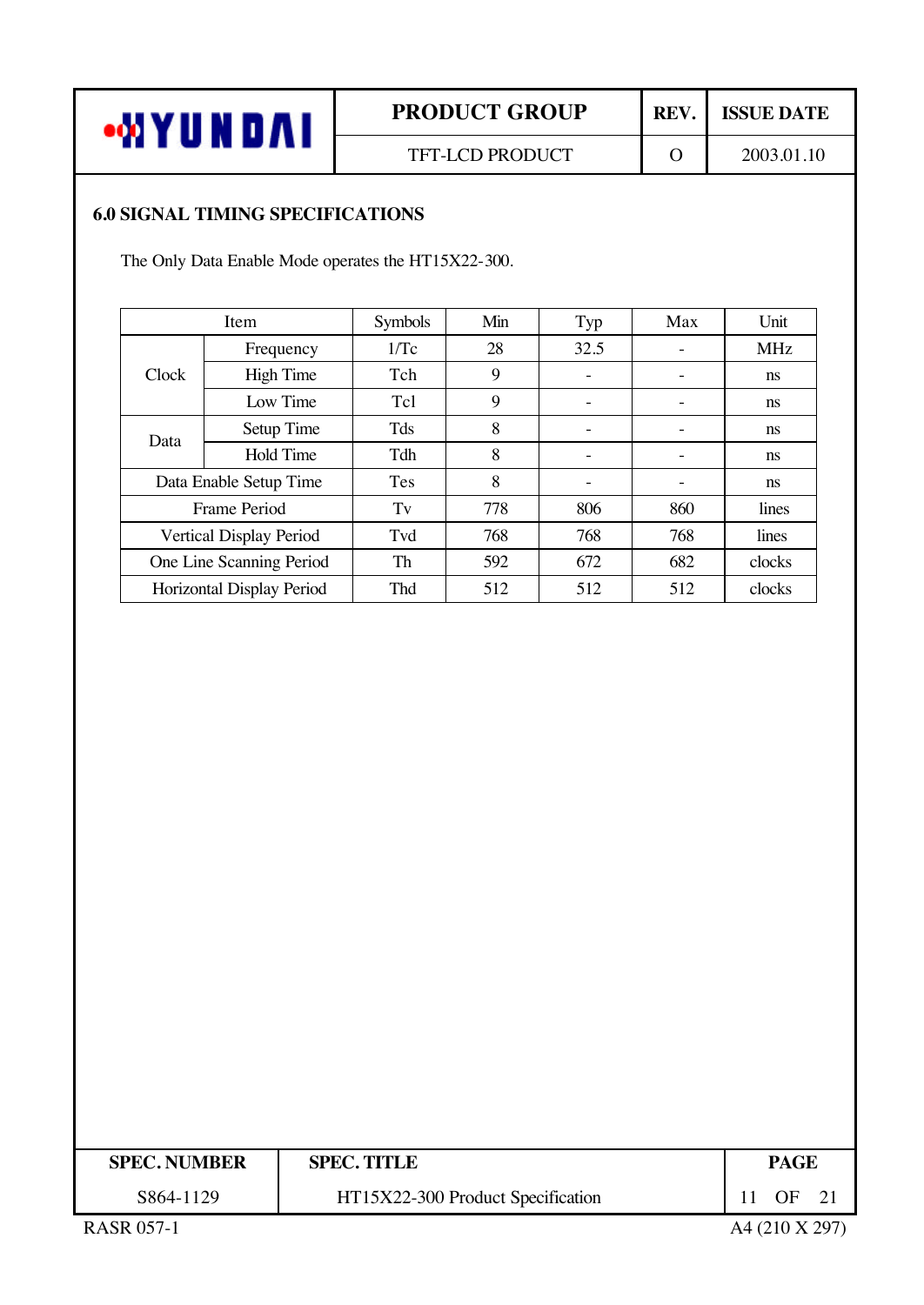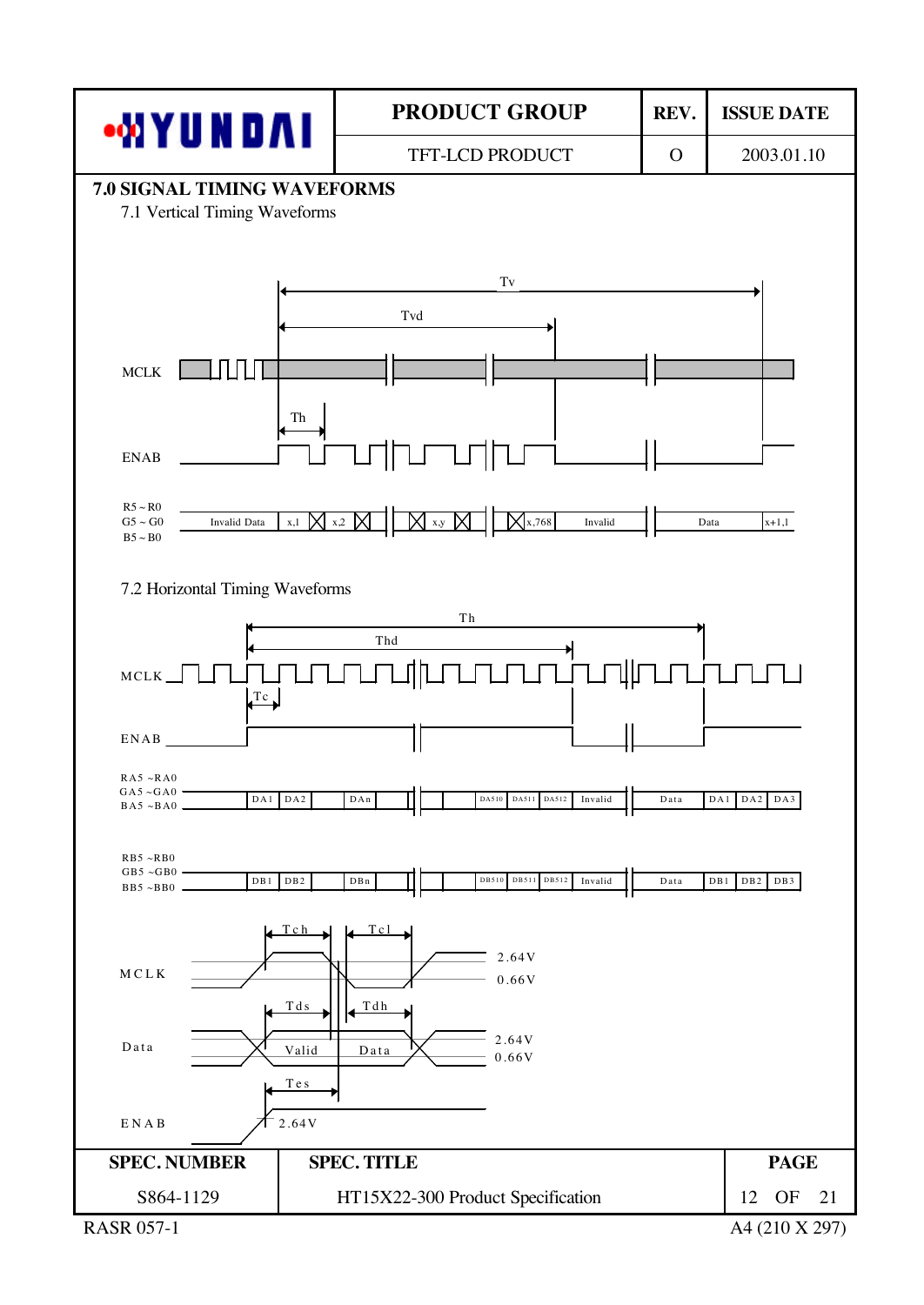

TFT-LCD PRODUCT 0 2003.01.10

## **8.0 INPUT SIGNALS, BASIC DISPLAY COLORS & GRAY SCALE OF COLORS**

| Colors & Gray Scale<br>Red<br>Blue<br>Green<br>Odd & Even R7<br>R <sub>5</sub><br>R3<br>R2<br>R1<br>G <sub>7</sub><br>G <sub>3</sub><br>G <sub>1</sub><br>R <sub>6</sub><br>R4<br>R <sub>0</sub><br>G <sub>5</sub><br>G4<br>G2<br>B7<br>B <sub>5</sub><br>B4<br>B <sub>3</sub><br>G6<br>G0<br><b>B6</b><br>$\boldsymbol{0}$<br>$\boldsymbol{0}$<br>$\boldsymbol{0}$<br>$\boldsymbol{0}$<br>$\boldsymbol{0}$<br>$\boldsymbol{0}$<br>$\boldsymbol{0}$<br>$\boldsymbol{0}$<br>$\boldsymbol{0}$<br>$\boldsymbol{0}$<br>$\boldsymbol{0}$<br>$\boldsymbol{0}$<br>$\boldsymbol{0}$<br>$\boldsymbol{0}$<br>$\boldsymbol{0}$<br>$\boldsymbol{0}$<br>$\boldsymbol{0}$<br><b>Black</b><br>$\boldsymbol{0}$<br>$\boldsymbol{0}$<br>$\boldsymbol{0}$<br>$\mathbf{0}$<br>$\boldsymbol{0}$<br>$\boldsymbol{0}$<br>$\boldsymbol{0}$<br>$\mathbf 1$<br>Blue<br>$\boldsymbol{0}$<br>$\boldsymbol{0}$<br>$\boldsymbol{0}$<br>$\boldsymbol{0}$<br>$\boldsymbol{0}$<br>$\boldsymbol{0}$<br>$\boldsymbol{0}$<br>$\boldsymbol{0}$<br>$\boldsymbol{0}$<br>$\mathbf{0}$<br>$\boldsymbol{0}$<br>$\boldsymbol{0}$<br>$\mathbf{1}$<br>$\boldsymbol{0}$<br>$\mathbf{1}$<br>1<br>1<br>$\boldsymbol{0}$<br>$\boldsymbol{0}$<br>$\boldsymbol{0}$<br>$\boldsymbol{0}$<br>$\boldsymbol{0}$<br>$\boldsymbol{0}$<br>$\mathbf{1}$<br>$\boldsymbol{0}$<br>$\boldsymbol{0}$<br>$\boldsymbol{0}$<br>$\boldsymbol{0}$<br>$\mathbf{0}$<br>$\mathbf{1}$<br>$\mathbf{1}$<br>$\mathbf{1}$<br>$\mathbf{1}$<br>$\boldsymbol{0}$<br>$\boldsymbol{0}$<br>Green<br>$\mathbf{1}$<br>1<br>1<br>$\boldsymbol{0}$<br>$\boldsymbol{0}$<br>$\boldsymbol{0}$<br>$\boldsymbol{0}$<br>$\boldsymbol{0}$<br>$\boldsymbol{0}$<br>$\mathbf{1}$<br>$\mathbf{1}$<br>$\mathbf{1}$<br>$\mathbf{1}$<br>$\,1$<br>$\mathbf{1}$<br>$\mathbf{1}$<br>$\overline{0}$<br>$\mathbf{0}$<br>$\mathbf{1}$<br>$\mathbf{1}$<br>$\mathbf{1}$<br>$\mathbf{1}$<br>$\mathbf{1}$<br>Cyan<br>$\mathbf{1}$<br>Basic<br>$\mathbf{1}$<br>$\mathbf{1}$<br>$\mathbf{1}$<br>$\boldsymbol{0}$<br>$\boldsymbol{0}$<br>$\boldsymbol{0}$<br>$\overline{0}$<br>$\boldsymbol{0}$<br>$\boldsymbol{0}$<br>Colors<br>$\mathbf 1$<br>$\mathbf{1}$<br>$\mathbf{1}$<br>$\mathbf{1}$<br>$\mathbf{1}$<br>$\boldsymbol{0}$<br>$\boldsymbol{0}$<br>$\boldsymbol{0}$<br>$\boldsymbol{0}$<br>$\boldsymbol{0}$<br>$\boldsymbol{0}$<br>$\boldsymbol{0}$<br>Red<br>$\overline{0}$<br>$\mathbf{1}$<br>$\mathbf{1}$<br>$\mathbf{1}$<br>$\mathbf{1}$<br>$\,1$<br>$\boldsymbol{0}$<br>$\boldsymbol{0}$<br>$\boldsymbol{0}$<br>$\boldsymbol{0}$<br>$\boldsymbol{0}$<br>$\boldsymbol{0}$<br>$\boldsymbol{0}$<br>$\mathbf{1}$<br>$\mathbf{1}$<br>$\mathbf{1}$<br>$\mathbf{1}$<br>$\mathbf{1}$<br>$\boldsymbol{0}$<br>$\boldsymbol{0}$<br>$\mathbf{1}$<br>Magenta<br>$1\,$<br>$\mathbf{1}$<br>$\mathbf{1}$<br>$\mathbf{1}$<br>$\mathbf{1}$<br>$\mathbf{1}$<br>$\,1\,$<br>$\boldsymbol{0}$<br>$\boldsymbol{0}$<br>$\boldsymbol{0}$<br>$\boldsymbol{0}$<br>$\mathbf{1}$<br>$\mathbf{1}$<br>$\mathbf{1}$<br>$\mathbf{1}$<br>$\mathbf{1}$<br>$\mathbf{1}$<br>$\boldsymbol{0}$<br>Yellow<br>$\mathbf{1}$<br>$\mathbf{1}$<br>$\mathbf{1}$<br>$\mathbf{1}$<br>$\mathbf{1}$<br>$\mathbf{1}$<br>$\mathbf{1}$<br>$\mathbf{1}$<br>$\mathbf{1}$<br>$\mathbf{1}$<br>$\,1$<br>$\mathbf{1}$<br>$\mathbf{1}$<br>$\mathbf{1}$<br>$\mathbf{1}$<br>White<br>$\,1$<br>$\mathbf{1}$<br>$\mathbf{1}$<br>$\mathbf{1}$<br>$\mathbf{1}$<br>$\mathbf{1}$<br>$\mathbf{1}$<br>$\mathbf{1}$<br>$\mathbf{1}$<br>$\boldsymbol{0}$<br>$\boldsymbol{0}$<br>$\boldsymbol{0}$<br>$\boldsymbol{0}$<br>$\boldsymbol{0}$<br>$\boldsymbol{0}$<br>$\overline{0}$<br>$\boldsymbol{0}$<br>$\boldsymbol{0}$<br>$\boldsymbol{0}$<br>$\boldsymbol{0}$<br>$\boldsymbol{0}$<br>$\boldsymbol{0}$<br>$\boldsymbol{0}$<br>$\boldsymbol{0}$<br>$\boldsymbol{0}$<br>$\boldsymbol{0}$<br>$\boldsymbol{0}$<br>$\boldsymbol{0}$<br>$\boldsymbol{0}$<br>$\boldsymbol{0}$<br><b>Black</b><br>$\boldsymbol{0}$<br>$\boldsymbol{0}$<br>$\boldsymbol{0}$<br>$\boldsymbol{0}$<br>$\boldsymbol{0}$<br>$\boldsymbol{0}$<br>$\boldsymbol{0}$<br>$\boldsymbol{0}$<br>$\boldsymbol{0}$<br>$\boldsymbol{0}$<br>$\boldsymbol{0}$<br>$\boldsymbol{0}$<br>$\boldsymbol{0}$<br>$\boldsymbol{0}$<br>$\boldsymbol{0}$<br>$\boldsymbol{0}$<br>$\boldsymbol{0}$<br>$\mathbf{1}$<br>$\boldsymbol{0}$<br>$\mathbf{0}$<br>$\overline{0}$<br>$\boldsymbol{0}$<br>$\mathbf 0$<br>$\overline{0}$<br>$\boldsymbol{0}$<br>$\mathbf{0}$<br>$\overline{0}$<br>$\boldsymbol{0}$<br>$\overline{0}$<br>$\mathbf{0}$<br>Darker<br>$\boldsymbol{0}$<br>$\boldsymbol{0}$<br>$\boldsymbol{0}$<br>$\overline{0}$<br>$\boldsymbol{0}$<br>$\boldsymbol{0}$<br>$\boldsymbol{0}$<br>$\boldsymbol{0}$<br>$\boldsymbol{0}$<br>$\mathbf{1}$<br>$\mathbf{0}$<br>$\mathbf{0}$<br>Gray<br>Scale<br><b>Of</b><br>Red<br>$\boldsymbol{0}$<br>$\boldsymbol{0}$<br>Brighter<br>$\mathbf{1}$<br>$\boldsymbol{0}$<br>$\boldsymbol{0}$<br>$\boldsymbol{0}$<br>$\boldsymbol{0}$<br>$\boldsymbol{0}$<br>$\boldsymbol{0}$<br>$\boldsymbol{0}$<br>$\boldsymbol{0}$<br>$\boldsymbol{0}$<br>$\boldsymbol{0}$<br>$\boldsymbol{0}$<br>$\mathbf{1}$<br>$\mathbf{1}$<br>$\mathbf{1}$<br>$\boldsymbol{0}$<br>1<br>1<br>1<br>$\mathbf{1}$<br>$\overline{0}$<br>$\mathbf 0$<br>$\mathbf{1}$<br>$\mathbf{1}$<br>$\mathbf{1}$<br>$\mathbf{1}$<br>$\mathbf{1}$<br>$\boldsymbol{0}$<br>$\boldsymbol{0}$<br>$\boldsymbol{0}$<br>$\boldsymbol{0}$<br>$\boldsymbol{0}$<br>$\overline{0}$<br>$\boldsymbol{0}$<br>$\boldsymbol{0}$<br>$\boldsymbol{0}$<br>$\boldsymbol{0}$<br>$\boldsymbol{0}$<br>$\mathbf 1$<br>$\boldsymbol{0}$<br>$\boldsymbol{0}$<br>$\,1$<br>$\mathbf{1}$<br>$\mathbf{1}$<br>$\mathbf{1}$<br>$\mathbf{1}$<br>$\mathbf{1}$<br>$\boldsymbol{0}$<br>$\boldsymbol{0}$<br>$\boldsymbol{0}$<br>$\boldsymbol{0}$<br>$\boldsymbol{0}$<br>$\boldsymbol{0}$<br>$\boldsymbol{0}$<br>$\boldsymbol{0}$<br>$\boldsymbol{0}$<br>$\boldsymbol{0}$<br>Red<br>$\mathbf{1}$<br>$\mathbf{1}$<br>$\boldsymbol{0}$<br>$\boldsymbol{0}$<br>$\mathbf{0}$<br>$\boldsymbol{0}$<br>$\boldsymbol{0}$<br>$\boldsymbol{0}$<br>$\boldsymbol{0}$<br>$\boldsymbol{0}$<br>$\boldsymbol{0}$<br>$\boldsymbol{0}$<br>$\overline{0}$<br>$\boldsymbol{0}$<br>$\boldsymbol{0}$<br>$\boldsymbol{0}$<br>$\boldsymbol{0}$<br>$\boldsymbol{0}$<br>$\boldsymbol{0}$<br>$\boldsymbol{0}$<br>$\boldsymbol{0}$<br>$\boldsymbol{0}$<br>$\boldsymbol{0}$<br>$\boldsymbol{0}$<br>$\boldsymbol{0}$<br><b>Black</b><br>$\boldsymbol{0}$<br>$\boldsymbol{0}$<br>$\boldsymbol{0}$<br>$\boldsymbol{0}$<br>$\boldsymbol{0}$<br>$\boldsymbol{0}$<br>↑<br>$\boldsymbol{0}$<br>$\boldsymbol{0}$<br>$\boldsymbol{0}$<br>$\boldsymbol{0}$<br>$\boldsymbol{0}$<br>$\boldsymbol{0}$<br>$\boldsymbol{0}$<br>$\boldsymbol{0}$<br>$\boldsymbol{0}$<br>$\boldsymbol{0}$<br>$\boldsymbol{0}$<br>$\boldsymbol{0}$<br>$1\,$<br>$\boldsymbol{0}$<br>$\overline{0}$<br>$\overline{0}$<br>$\overline{0}$<br>$\overline{0}$<br>$\overline{0}$<br>$\mathbf{0}$<br>$\overline{0}$<br>$\overline{0}$<br>$\mathbf{0}$<br>$\overline{0}$<br>$\overline{0}$<br>$\boldsymbol{0}$<br>$\boldsymbol{0}$<br>$\boldsymbol{0}$<br>$\boldsymbol{0}$<br>$\overline{0}$<br>$\boldsymbol{0}$<br>$\boldsymbol{0}$<br>$\boldsymbol{0}$<br>Darker<br>$\mathbf{0}$<br>$\mathbf{0}$<br>1<br>Gray<br>Scale<br><b>Of</b><br>Green<br>$\boldsymbol{0}$<br>$\boldsymbol{0}$<br>$\,1\,$<br>$\boldsymbol{0}$<br>$\boldsymbol{0}$<br>$\boldsymbol{0}$<br>$\boldsymbol{0}$<br>$\boldsymbol{0}$<br>$\boldsymbol{0}$<br>$\boldsymbol{0}$<br>$\boldsymbol{0}$<br>$\boldsymbol{0}$<br>$\,1$<br>$\,1$<br>$\boldsymbol{0}$<br>$\boldsymbol{0}$<br>$\boldsymbol{0}$<br>Brighter<br>$\mathbf{1}$<br>$\mathbf{1}$<br>$\mathbf{1}$<br>$\mathbf{1}$ | B2<br>B1<br>B <sub>0</sub><br>$\boldsymbol{0}$<br>$\boldsymbol{0}$<br>$\mathbf{0}$<br>$\mathbf{1}$<br>$\mathbf{1}$<br>$\mathbf{1}$<br>$\overline{0}$<br>$\boldsymbol{0}$<br>$\boldsymbol{0}$<br>$\mathbf{1}$<br>$\mathbf{1}$<br>$\mathbf{1}$<br>$\overline{0}$<br>$\boldsymbol{0}$<br>$\boldsymbol{0}$<br>$\mathbf{1}$<br>$\mathbf{1}$<br>$\mathbf{1}$<br>$\overline{0}$<br>$\boldsymbol{0}$<br>$\boldsymbol{0}$<br>$\overline{1}$<br>$\mathbf{1}$<br>$\mathbf{1}$<br>$\mathbf 0$<br>$\boldsymbol{0}$<br>$\boldsymbol{0}$<br>$\boldsymbol{0}$<br>$\boldsymbol{0}$<br>$\boldsymbol{0}$<br>$\overline{0}$<br>$\boldsymbol{0}$<br>$\boldsymbol{0}$<br>$\boldsymbol{0}$<br>$\boldsymbol{0}$<br>$\boldsymbol{0}$<br>$\overline{0}$<br>$\boldsymbol{0}$<br>$\boldsymbol{0}$<br>$\overline{0}$<br>$\boldsymbol{0}$<br>$\boldsymbol{0}$<br>$\mathbf{0}$<br>$\boldsymbol{0}$<br>$\boldsymbol{0}$<br>$\boldsymbol{0}$<br>$\boldsymbol{0}$<br>$\boldsymbol{0}$<br>$\overline{0}$<br>$\boldsymbol{0}$<br>$\boldsymbol{0}$ |  |  |  |  |
|----------------------------------------------------------------------------------------------------------------------------------------------------------------------------------------------------------------------------------------------------------------------------------------------------------------------------------------------------------------------------------------------------------------------------------------------------------------------------------------------------------------------------------------------------------------------------------------------------------------------------------------------------------------------------------------------------------------------------------------------------------------------------------------------------------------------------------------------------------------------------------------------------------------------------------------------------------------------------------------------------------------------------------------------------------------------------------------------------------------------------------------------------------------------------------------------------------------------------------------------------------------------------------------------------------------------------------------------------------------------------------------------------------------------------------------------------------------------------------------------------------------------------------------------------------------------------------------------------------------------------------------------------------------------------------------------------------------------------------------------------------------------------------------------------------------------------------------------------------------------------------------------------------------------------------------------------------------------------------------------------------------------------------------------------------------------------------------------------------------------------------------------------------------------------------------------------------------------------------------------------------------------------------------------------------------------------------------------------------------------------------------------------------------------------------------------------------------------------------------------------------------------------------------------------------------------------------------------------------------------------------------------------------------------------------------------------------------------------------------------------------------------------------------------------------------------------------------------------------------------------------------------------------------------------------------------------------------------------------------------------------------------------------------------------------------------------------------------------------------------------------------------------------------------------------------------------------------------------------------------------------------------------------------------------------------------------------------------------------------------------------------------------------------------------------------------------------------------------------------------------------------------------------------------------------------------------------------------------------------------------------------------------------------------------------------------------------------------------------------------------------------------------------------------------------------------------------------------------------------------------------------------------------------------------------------------------------------------------------------------------------------------------------------------------------------------------------------------------------------------------------------------------------------------------------------------------------------------------------------------------------------------------------------------------------------------------------------------------------------------------------------------------------------------------------------------------------------------------------------------------------------------------------------------------------------------------------------------------------------------------------------------------------------------------------------------------------------------------------------------------------------------------------------------------------------------------------------------------------------------------------------------------------------------------------------------------------------------------------------------------------------------------------------------------------------------------------------------------------------------------------------------------------------------------------------------------------------------------------------------------------------------------------------------------------------------------------------------------------------------------------------------------------------------------------------------------------------------------------------------------------------------------------------------------------------------------------------------------------------------------------------------------------------------------------------------------------------------------------------------------------------------------------------------------------------------------------------------------------------------------------------------------------------------------------------------------------------------------------------------------------------------------------------------------------------------------------------------------------------------------------------------------------------------------------------------------------------------------------------------------------------------------------------------------------------------------------------------------------------------------------------------------------------------------------------------------------------------------------------------------------------------------------------------------------------------------------------------------------------------------------------------------------------------------------------------------------------------------------------------------------------------------------------------------------------------------------------------------------------------------------------------------------------------------------------------------------------------------------------------------------------------------------------------------------------------------------------------------------------------------------------------------------------------------------------------------------------------------------------------------------------------------------------------------------------------------------------------------------------------------------------------------------------------------------------------------------------------------------------------------------------------------------------------------------------------------------------------------------------------------------------------------------------------------------------|---------------------------------------------------------------------------------------------------------------------------------------------------------------------------------------------------------------------------------------------------------------------------------------------------------------------------------------------------------------------------------------------------------------------------------------------------------------------------------------------------------------------------------------------------------------------------------------------------------------------------------------------------------------------------------------------------------------------------------------------------------------------------------------------------------------------------------------------------------------------------------------------------------------------------------------------------------------------------------------------------------------|--|--|--|--|
|                                                                                                                                                                                                                                                                                                                                                                                                                                                                                                                                                                                                                                                                                                                                                                                                                                                                                                                                                                                                                                                                                                                                                                                                                                                                                                                                                                                                                                                                                                                                                                                                                                                                                                                                                                                                                                                                                                                                                                                                                                                                                                                                                                                                                                                                                                                                                                                                                                                                                                                                                                                                                                                                                                                                                                                                                                                                                                                                                                                                                                                                                                                                                                                                                                                                                                                                                                                                                                                                                                                                                                                                                                                                                                                                                                                                                                                                                                                                                                                                                                                                                                                                                                                                                                                                                                                                                                                                                                                                                                                                                                                                                                                                                                                                                                                                                                                                                                                                                                                                                                                                                                                                                                                                                                                                                                                                                                                                                                                                                                                                                                                                                                                                                                                                                                                                                                                                                                                                                                                                                                                                                                                                                                                                                                                                                                                                                                                                                                                                                                                                                                                                                                                                                                                                                                                                                                                                                                                                                                                                                                                                                                                                                                                                                                                                                                                                                                                                                                                                                                                                                                                                                                                                                        |                                                                                                                                                                                                                                                                                                                                                                                                                                                                                                                                                                                                                                                                                                                                                                                                                                                                                                                                                                                                               |  |  |  |  |
|                                                                                                                                                                                                                                                                                                                                                                                                                                                                                                                                                                                                                                                                                                                                                                                                                                                                                                                                                                                                                                                                                                                                                                                                                                                                                                                                                                                                                                                                                                                                                                                                                                                                                                                                                                                                                                                                                                                                                                                                                                                                                                                                                                                                                                                                                                                                                                                                                                                                                                                                                                                                                                                                                                                                                                                                                                                                                                                                                                                                                                                                                                                                                                                                                                                                                                                                                                                                                                                                                                                                                                                                                                                                                                                                                                                                                                                                                                                                                                                                                                                                                                                                                                                                                                                                                                                                                                                                                                                                                                                                                                                                                                                                                                                                                                                                                                                                                                                                                                                                                                                                                                                                                                                                                                                                                                                                                                                                                                                                                                                                                                                                                                                                                                                                                                                                                                                                                                                                                                                                                                                                                                                                                                                                                                                                                                                                                                                                                                                                                                                                                                                                                                                                                                                                                                                                                                                                                                                                                                                                                                                                                                                                                                                                                                                                                                                                                                                                                                                                                                                                                                                                                                                                                        |                                                                                                                                                                                                                                                                                                                                                                                                                                                                                                                                                                                                                                                                                                                                                                                                                                                                                                                                                                                                               |  |  |  |  |
|                                                                                                                                                                                                                                                                                                                                                                                                                                                                                                                                                                                                                                                                                                                                                                                                                                                                                                                                                                                                                                                                                                                                                                                                                                                                                                                                                                                                                                                                                                                                                                                                                                                                                                                                                                                                                                                                                                                                                                                                                                                                                                                                                                                                                                                                                                                                                                                                                                                                                                                                                                                                                                                                                                                                                                                                                                                                                                                                                                                                                                                                                                                                                                                                                                                                                                                                                                                                                                                                                                                                                                                                                                                                                                                                                                                                                                                                                                                                                                                                                                                                                                                                                                                                                                                                                                                                                                                                                                                                                                                                                                                                                                                                                                                                                                                                                                                                                                                                                                                                                                                                                                                                                                                                                                                                                                                                                                                                                                                                                                                                                                                                                                                                                                                                                                                                                                                                                                                                                                                                                                                                                                                                                                                                                                                                                                                                                                                                                                                                                                                                                                                                                                                                                                                                                                                                                                                                                                                                                                                                                                                                                                                                                                                                                                                                                                                                                                                                                                                                                                                                                                                                                                                                                        |                                                                                                                                                                                                                                                                                                                                                                                                                                                                                                                                                                                                                                                                                                                                                                                                                                                                                                                                                                                                               |  |  |  |  |
|                                                                                                                                                                                                                                                                                                                                                                                                                                                                                                                                                                                                                                                                                                                                                                                                                                                                                                                                                                                                                                                                                                                                                                                                                                                                                                                                                                                                                                                                                                                                                                                                                                                                                                                                                                                                                                                                                                                                                                                                                                                                                                                                                                                                                                                                                                                                                                                                                                                                                                                                                                                                                                                                                                                                                                                                                                                                                                                                                                                                                                                                                                                                                                                                                                                                                                                                                                                                                                                                                                                                                                                                                                                                                                                                                                                                                                                                                                                                                                                                                                                                                                                                                                                                                                                                                                                                                                                                                                                                                                                                                                                                                                                                                                                                                                                                                                                                                                                                                                                                                                                                                                                                                                                                                                                                                                                                                                                                                                                                                                                                                                                                                                                                                                                                                                                                                                                                                                                                                                                                                                                                                                                                                                                                                                                                                                                                                                                                                                                                                                                                                                                                                                                                                                                                                                                                                                                                                                                                                                                                                                                                                                                                                                                                                                                                                                                                                                                                                                                                                                                                                                                                                                                                                        |                                                                                                                                                                                                                                                                                                                                                                                                                                                                                                                                                                                                                                                                                                                                                                                                                                                                                                                                                                                                               |  |  |  |  |
|                                                                                                                                                                                                                                                                                                                                                                                                                                                                                                                                                                                                                                                                                                                                                                                                                                                                                                                                                                                                                                                                                                                                                                                                                                                                                                                                                                                                                                                                                                                                                                                                                                                                                                                                                                                                                                                                                                                                                                                                                                                                                                                                                                                                                                                                                                                                                                                                                                                                                                                                                                                                                                                                                                                                                                                                                                                                                                                                                                                                                                                                                                                                                                                                                                                                                                                                                                                                                                                                                                                                                                                                                                                                                                                                                                                                                                                                                                                                                                                                                                                                                                                                                                                                                                                                                                                                                                                                                                                                                                                                                                                                                                                                                                                                                                                                                                                                                                                                                                                                                                                                                                                                                                                                                                                                                                                                                                                                                                                                                                                                                                                                                                                                                                                                                                                                                                                                                                                                                                                                                                                                                                                                                                                                                                                                                                                                                                                                                                                                                                                                                                                                                                                                                                                                                                                                                                                                                                                                                                                                                                                                                                                                                                                                                                                                                                                                                                                                                                                                                                                                                                                                                                                                                        |                                                                                                                                                                                                                                                                                                                                                                                                                                                                                                                                                                                                                                                                                                                                                                                                                                                                                                                                                                                                               |  |  |  |  |
|                                                                                                                                                                                                                                                                                                                                                                                                                                                                                                                                                                                                                                                                                                                                                                                                                                                                                                                                                                                                                                                                                                                                                                                                                                                                                                                                                                                                                                                                                                                                                                                                                                                                                                                                                                                                                                                                                                                                                                                                                                                                                                                                                                                                                                                                                                                                                                                                                                                                                                                                                                                                                                                                                                                                                                                                                                                                                                                                                                                                                                                                                                                                                                                                                                                                                                                                                                                                                                                                                                                                                                                                                                                                                                                                                                                                                                                                                                                                                                                                                                                                                                                                                                                                                                                                                                                                                                                                                                                                                                                                                                                                                                                                                                                                                                                                                                                                                                                                                                                                                                                                                                                                                                                                                                                                                                                                                                                                                                                                                                                                                                                                                                                                                                                                                                                                                                                                                                                                                                                                                                                                                                                                                                                                                                                                                                                                                                                                                                                                                                                                                                                                                                                                                                                                                                                                                                                                                                                                                                                                                                                                                                                                                                                                                                                                                                                                                                                                                                                                                                                                                                                                                                                                                        |                                                                                                                                                                                                                                                                                                                                                                                                                                                                                                                                                                                                                                                                                                                                                                                                                                                                                                                                                                                                               |  |  |  |  |
|                                                                                                                                                                                                                                                                                                                                                                                                                                                                                                                                                                                                                                                                                                                                                                                                                                                                                                                                                                                                                                                                                                                                                                                                                                                                                                                                                                                                                                                                                                                                                                                                                                                                                                                                                                                                                                                                                                                                                                                                                                                                                                                                                                                                                                                                                                                                                                                                                                                                                                                                                                                                                                                                                                                                                                                                                                                                                                                                                                                                                                                                                                                                                                                                                                                                                                                                                                                                                                                                                                                                                                                                                                                                                                                                                                                                                                                                                                                                                                                                                                                                                                                                                                                                                                                                                                                                                                                                                                                                                                                                                                                                                                                                                                                                                                                                                                                                                                                                                                                                                                                                                                                                                                                                                                                                                                                                                                                                                                                                                                                                                                                                                                                                                                                                                                                                                                                                                                                                                                                                                                                                                                                                                                                                                                                                                                                                                                                                                                                                                                                                                                                                                                                                                                                                                                                                                                                                                                                                                                                                                                                                                                                                                                                                                                                                                                                                                                                                                                                                                                                                                                                                                                                                                        |                                                                                                                                                                                                                                                                                                                                                                                                                                                                                                                                                                                                                                                                                                                                                                                                                                                                                                                                                                                                               |  |  |  |  |
|                                                                                                                                                                                                                                                                                                                                                                                                                                                                                                                                                                                                                                                                                                                                                                                                                                                                                                                                                                                                                                                                                                                                                                                                                                                                                                                                                                                                                                                                                                                                                                                                                                                                                                                                                                                                                                                                                                                                                                                                                                                                                                                                                                                                                                                                                                                                                                                                                                                                                                                                                                                                                                                                                                                                                                                                                                                                                                                                                                                                                                                                                                                                                                                                                                                                                                                                                                                                                                                                                                                                                                                                                                                                                                                                                                                                                                                                                                                                                                                                                                                                                                                                                                                                                                                                                                                                                                                                                                                                                                                                                                                                                                                                                                                                                                                                                                                                                                                                                                                                                                                                                                                                                                                                                                                                                                                                                                                                                                                                                                                                                                                                                                                                                                                                                                                                                                                                                                                                                                                                                                                                                                                                                                                                                                                                                                                                                                                                                                                                                                                                                                                                                                                                                                                                                                                                                                                                                                                                                                                                                                                                                                                                                                                                                                                                                                                                                                                                                                                                                                                                                                                                                                                                                        |                                                                                                                                                                                                                                                                                                                                                                                                                                                                                                                                                                                                                                                                                                                                                                                                                                                                                                                                                                                                               |  |  |  |  |
|                                                                                                                                                                                                                                                                                                                                                                                                                                                                                                                                                                                                                                                                                                                                                                                                                                                                                                                                                                                                                                                                                                                                                                                                                                                                                                                                                                                                                                                                                                                                                                                                                                                                                                                                                                                                                                                                                                                                                                                                                                                                                                                                                                                                                                                                                                                                                                                                                                                                                                                                                                                                                                                                                                                                                                                                                                                                                                                                                                                                                                                                                                                                                                                                                                                                                                                                                                                                                                                                                                                                                                                                                                                                                                                                                                                                                                                                                                                                                                                                                                                                                                                                                                                                                                                                                                                                                                                                                                                                                                                                                                                                                                                                                                                                                                                                                                                                                                                                                                                                                                                                                                                                                                                                                                                                                                                                                                                                                                                                                                                                                                                                                                                                                                                                                                                                                                                                                                                                                                                                                                                                                                                                                                                                                                                                                                                                                                                                                                                                                                                                                                                                                                                                                                                                                                                                                                                                                                                                                                                                                                                                                                                                                                                                                                                                                                                                                                                                                                                                                                                                                                                                                                                                                        |                                                                                                                                                                                                                                                                                                                                                                                                                                                                                                                                                                                                                                                                                                                                                                                                                                                                                                                                                                                                               |  |  |  |  |
|                                                                                                                                                                                                                                                                                                                                                                                                                                                                                                                                                                                                                                                                                                                                                                                                                                                                                                                                                                                                                                                                                                                                                                                                                                                                                                                                                                                                                                                                                                                                                                                                                                                                                                                                                                                                                                                                                                                                                                                                                                                                                                                                                                                                                                                                                                                                                                                                                                                                                                                                                                                                                                                                                                                                                                                                                                                                                                                                                                                                                                                                                                                                                                                                                                                                                                                                                                                                                                                                                                                                                                                                                                                                                                                                                                                                                                                                                                                                                                                                                                                                                                                                                                                                                                                                                                                                                                                                                                                                                                                                                                                                                                                                                                                                                                                                                                                                                                                                                                                                                                                                                                                                                                                                                                                                                                                                                                                                                                                                                                                                                                                                                                                                                                                                                                                                                                                                                                                                                                                                                                                                                                                                                                                                                                                                                                                                                                                                                                                                                                                                                                                                                                                                                                                                                                                                                                                                                                                                                                                                                                                                                                                                                                                                                                                                                                                                                                                                                                                                                                                                                                                                                                                                                        |                                                                                                                                                                                                                                                                                                                                                                                                                                                                                                                                                                                                                                                                                                                                                                                                                                                                                                                                                                                                               |  |  |  |  |
|                                                                                                                                                                                                                                                                                                                                                                                                                                                                                                                                                                                                                                                                                                                                                                                                                                                                                                                                                                                                                                                                                                                                                                                                                                                                                                                                                                                                                                                                                                                                                                                                                                                                                                                                                                                                                                                                                                                                                                                                                                                                                                                                                                                                                                                                                                                                                                                                                                                                                                                                                                                                                                                                                                                                                                                                                                                                                                                                                                                                                                                                                                                                                                                                                                                                                                                                                                                                                                                                                                                                                                                                                                                                                                                                                                                                                                                                                                                                                                                                                                                                                                                                                                                                                                                                                                                                                                                                                                                                                                                                                                                                                                                                                                                                                                                                                                                                                                                                                                                                                                                                                                                                                                                                                                                                                                                                                                                                                                                                                                                                                                                                                                                                                                                                                                                                                                                                                                                                                                                                                                                                                                                                                                                                                                                                                                                                                                                                                                                                                                                                                                                                                                                                                                                                                                                                                                                                                                                                                                                                                                                                                                                                                                                                                                                                                                                                                                                                                                                                                                                                                                                                                                                                                        |                                                                                                                                                                                                                                                                                                                                                                                                                                                                                                                                                                                                                                                                                                                                                                                                                                                                                                                                                                                                               |  |  |  |  |
|                                                                                                                                                                                                                                                                                                                                                                                                                                                                                                                                                                                                                                                                                                                                                                                                                                                                                                                                                                                                                                                                                                                                                                                                                                                                                                                                                                                                                                                                                                                                                                                                                                                                                                                                                                                                                                                                                                                                                                                                                                                                                                                                                                                                                                                                                                                                                                                                                                                                                                                                                                                                                                                                                                                                                                                                                                                                                                                                                                                                                                                                                                                                                                                                                                                                                                                                                                                                                                                                                                                                                                                                                                                                                                                                                                                                                                                                                                                                                                                                                                                                                                                                                                                                                                                                                                                                                                                                                                                                                                                                                                                                                                                                                                                                                                                                                                                                                                                                                                                                                                                                                                                                                                                                                                                                                                                                                                                                                                                                                                                                                                                                                                                                                                                                                                                                                                                                                                                                                                                                                                                                                                                                                                                                                                                                                                                                                                                                                                                                                                                                                                                                                                                                                                                                                                                                                                                                                                                                                                                                                                                                                                                                                                                                                                                                                                                                                                                                                                                                                                                                                                                                                                                                                        |                                                                                                                                                                                                                                                                                                                                                                                                                                                                                                                                                                                                                                                                                                                                                                                                                                                                                                                                                                                                               |  |  |  |  |
|                                                                                                                                                                                                                                                                                                                                                                                                                                                                                                                                                                                                                                                                                                                                                                                                                                                                                                                                                                                                                                                                                                                                                                                                                                                                                                                                                                                                                                                                                                                                                                                                                                                                                                                                                                                                                                                                                                                                                                                                                                                                                                                                                                                                                                                                                                                                                                                                                                                                                                                                                                                                                                                                                                                                                                                                                                                                                                                                                                                                                                                                                                                                                                                                                                                                                                                                                                                                                                                                                                                                                                                                                                                                                                                                                                                                                                                                                                                                                                                                                                                                                                                                                                                                                                                                                                                                                                                                                                                                                                                                                                                                                                                                                                                                                                                                                                                                                                                                                                                                                                                                                                                                                                                                                                                                                                                                                                                                                                                                                                                                                                                                                                                                                                                                                                                                                                                                                                                                                                                                                                                                                                                                                                                                                                                                                                                                                                                                                                                                                                                                                                                                                                                                                                                                                                                                                                                                                                                                                                                                                                                                                                                                                                                                                                                                                                                                                                                                                                                                                                                                                                                                                                                                                        |                                                                                                                                                                                                                                                                                                                                                                                                                                                                                                                                                                                                                                                                                                                                                                                                                                                                                                                                                                                                               |  |  |  |  |
|                                                                                                                                                                                                                                                                                                                                                                                                                                                                                                                                                                                                                                                                                                                                                                                                                                                                                                                                                                                                                                                                                                                                                                                                                                                                                                                                                                                                                                                                                                                                                                                                                                                                                                                                                                                                                                                                                                                                                                                                                                                                                                                                                                                                                                                                                                                                                                                                                                                                                                                                                                                                                                                                                                                                                                                                                                                                                                                                                                                                                                                                                                                                                                                                                                                                                                                                                                                                                                                                                                                                                                                                                                                                                                                                                                                                                                                                                                                                                                                                                                                                                                                                                                                                                                                                                                                                                                                                                                                                                                                                                                                                                                                                                                                                                                                                                                                                                                                                                                                                                                                                                                                                                                                                                                                                                                                                                                                                                                                                                                                                                                                                                                                                                                                                                                                                                                                                                                                                                                                                                                                                                                                                                                                                                                                                                                                                                                                                                                                                                                                                                                                                                                                                                                                                                                                                                                                                                                                                                                                                                                                                                                                                                                                                                                                                                                                                                                                                                                                                                                                                                                                                                                                                                        |                                                                                                                                                                                                                                                                                                                                                                                                                                                                                                                                                                                                                                                                                                                                                                                                                                                                                                                                                                                                               |  |  |  |  |
|                                                                                                                                                                                                                                                                                                                                                                                                                                                                                                                                                                                                                                                                                                                                                                                                                                                                                                                                                                                                                                                                                                                                                                                                                                                                                                                                                                                                                                                                                                                                                                                                                                                                                                                                                                                                                                                                                                                                                                                                                                                                                                                                                                                                                                                                                                                                                                                                                                                                                                                                                                                                                                                                                                                                                                                                                                                                                                                                                                                                                                                                                                                                                                                                                                                                                                                                                                                                                                                                                                                                                                                                                                                                                                                                                                                                                                                                                                                                                                                                                                                                                                                                                                                                                                                                                                                                                                                                                                                                                                                                                                                                                                                                                                                                                                                                                                                                                                                                                                                                                                                                                                                                                                                                                                                                                                                                                                                                                                                                                                                                                                                                                                                                                                                                                                                                                                                                                                                                                                                                                                                                                                                                                                                                                                                                                                                                                                                                                                                                                                                                                                                                                                                                                                                                                                                                                                                                                                                                                                                                                                                                                                                                                                                                                                                                                                                                                                                                                                                                                                                                                                                                                                                                                        |                                                                                                                                                                                                                                                                                                                                                                                                                                                                                                                                                                                                                                                                                                                                                                                                                                                                                                                                                                                                               |  |  |  |  |
|                                                                                                                                                                                                                                                                                                                                                                                                                                                                                                                                                                                                                                                                                                                                                                                                                                                                                                                                                                                                                                                                                                                                                                                                                                                                                                                                                                                                                                                                                                                                                                                                                                                                                                                                                                                                                                                                                                                                                                                                                                                                                                                                                                                                                                                                                                                                                                                                                                                                                                                                                                                                                                                                                                                                                                                                                                                                                                                                                                                                                                                                                                                                                                                                                                                                                                                                                                                                                                                                                                                                                                                                                                                                                                                                                                                                                                                                                                                                                                                                                                                                                                                                                                                                                                                                                                                                                                                                                                                                                                                                                                                                                                                                                                                                                                                                                                                                                                                                                                                                                                                                                                                                                                                                                                                                                                                                                                                                                                                                                                                                                                                                                                                                                                                                                                                                                                                                                                                                                                                                                                                                                                                                                                                                                                                                                                                                                                                                                                                                                                                                                                                                                                                                                                                                                                                                                                                                                                                                                                                                                                                                                                                                                                                                                                                                                                                                                                                                                                                                                                                                                                                                                                                                                        |                                                                                                                                                                                                                                                                                                                                                                                                                                                                                                                                                                                                                                                                                                                                                                                                                                                                                                                                                                                                               |  |  |  |  |
|                                                                                                                                                                                                                                                                                                                                                                                                                                                                                                                                                                                                                                                                                                                                                                                                                                                                                                                                                                                                                                                                                                                                                                                                                                                                                                                                                                                                                                                                                                                                                                                                                                                                                                                                                                                                                                                                                                                                                                                                                                                                                                                                                                                                                                                                                                                                                                                                                                                                                                                                                                                                                                                                                                                                                                                                                                                                                                                                                                                                                                                                                                                                                                                                                                                                                                                                                                                                                                                                                                                                                                                                                                                                                                                                                                                                                                                                                                                                                                                                                                                                                                                                                                                                                                                                                                                                                                                                                                                                                                                                                                                                                                                                                                                                                                                                                                                                                                                                                                                                                                                                                                                                                                                                                                                                                                                                                                                                                                                                                                                                                                                                                                                                                                                                                                                                                                                                                                                                                                                                                                                                                                                                                                                                                                                                                                                                                                                                                                                                                                                                                                                                                                                                                                                                                                                                                                                                                                                                                                                                                                                                                                                                                                                                                                                                                                                                                                                                                                                                                                                                                                                                                                                                                        |                                                                                                                                                                                                                                                                                                                                                                                                                                                                                                                                                                                                                                                                                                                                                                                                                                                                                                                                                                                                               |  |  |  |  |
|                                                                                                                                                                                                                                                                                                                                                                                                                                                                                                                                                                                                                                                                                                                                                                                                                                                                                                                                                                                                                                                                                                                                                                                                                                                                                                                                                                                                                                                                                                                                                                                                                                                                                                                                                                                                                                                                                                                                                                                                                                                                                                                                                                                                                                                                                                                                                                                                                                                                                                                                                                                                                                                                                                                                                                                                                                                                                                                                                                                                                                                                                                                                                                                                                                                                                                                                                                                                                                                                                                                                                                                                                                                                                                                                                                                                                                                                                                                                                                                                                                                                                                                                                                                                                                                                                                                                                                                                                                                                                                                                                                                                                                                                                                                                                                                                                                                                                                                                                                                                                                                                                                                                                                                                                                                                                                                                                                                                                                                                                                                                                                                                                                                                                                                                                                                                                                                                                                                                                                                                                                                                                                                                                                                                                                                                                                                                                                                                                                                                                                                                                                                                                                                                                                                                                                                                                                                                                                                                                                                                                                                                                                                                                                                                                                                                                                                                                                                                                                                                                                                                                                                                                                                                                        |                                                                                                                                                                                                                                                                                                                                                                                                                                                                                                                                                                                                                                                                                                                                                                                                                                                                                                                                                                                                               |  |  |  |  |
|                                                                                                                                                                                                                                                                                                                                                                                                                                                                                                                                                                                                                                                                                                                                                                                                                                                                                                                                                                                                                                                                                                                                                                                                                                                                                                                                                                                                                                                                                                                                                                                                                                                                                                                                                                                                                                                                                                                                                                                                                                                                                                                                                                                                                                                                                                                                                                                                                                                                                                                                                                                                                                                                                                                                                                                                                                                                                                                                                                                                                                                                                                                                                                                                                                                                                                                                                                                                                                                                                                                                                                                                                                                                                                                                                                                                                                                                                                                                                                                                                                                                                                                                                                                                                                                                                                                                                                                                                                                                                                                                                                                                                                                                                                                                                                                                                                                                                                                                                                                                                                                                                                                                                                                                                                                                                                                                                                                                                                                                                                                                                                                                                                                                                                                                                                                                                                                                                                                                                                                                                                                                                                                                                                                                                                                                                                                                                                                                                                                                                                                                                                                                                                                                                                                                                                                                                                                                                                                                                                                                                                                                                                                                                                                                                                                                                                                                                                                                                                                                                                                                                                                                                                                                                        |                                                                                                                                                                                                                                                                                                                                                                                                                                                                                                                                                                                                                                                                                                                                                                                                                                                                                                                                                                                                               |  |  |  |  |
|                                                                                                                                                                                                                                                                                                                                                                                                                                                                                                                                                                                                                                                                                                                                                                                                                                                                                                                                                                                                                                                                                                                                                                                                                                                                                                                                                                                                                                                                                                                                                                                                                                                                                                                                                                                                                                                                                                                                                                                                                                                                                                                                                                                                                                                                                                                                                                                                                                                                                                                                                                                                                                                                                                                                                                                                                                                                                                                                                                                                                                                                                                                                                                                                                                                                                                                                                                                                                                                                                                                                                                                                                                                                                                                                                                                                                                                                                                                                                                                                                                                                                                                                                                                                                                                                                                                                                                                                                                                                                                                                                                                                                                                                                                                                                                                                                                                                                                                                                                                                                                                                                                                                                                                                                                                                                                                                                                                                                                                                                                                                                                                                                                                                                                                                                                                                                                                                                                                                                                                                                                                                                                                                                                                                                                                                                                                                                                                                                                                                                                                                                                                                                                                                                                                                                                                                                                                                                                                                                                                                                                                                                                                                                                                                                                                                                                                                                                                                                                                                                                                                                                                                                                                                                        |                                                                                                                                                                                                                                                                                                                                                                                                                                                                                                                                                                                                                                                                                                                                                                                                                                                                                                                                                                                                               |  |  |  |  |
|                                                                                                                                                                                                                                                                                                                                                                                                                                                                                                                                                                                                                                                                                                                                                                                                                                                                                                                                                                                                                                                                                                                                                                                                                                                                                                                                                                                                                                                                                                                                                                                                                                                                                                                                                                                                                                                                                                                                                                                                                                                                                                                                                                                                                                                                                                                                                                                                                                                                                                                                                                                                                                                                                                                                                                                                                                                                                                                                                                                                                                                                                                                                                                                                                                                                                                                                                                                                                                                                                                                                                                                                                                                                                                                                                                                                                                                                                                                                                                                                                                                                                                                                                                                                                                                                                                                                                                                                                                                                                                                                                                                                                                                                                                                                                                                                                                                                                                                                                                                                                                                                                                                                                                                                                                                                                                                                                                                                                                                                                                                                                                                                                                                                                                                                                                                                                                                                                                                                                                                                                                                                                                                                                                                                                                                                                                                                                                                                                                                                                                                                                                                                                                                                                                                                                                                                                                                                                                                                                                                                                                                                                                                                                                                                                                                                                                                                                                                                                                                                                                                                                                                                                                                                                        |                                                                                                                                                                                                                                                                                                                                                                                                                                                                                                                                                                                                                                                                                                                                                                                                                                                                                                                                                                                                               |  |  |  |  |
|                                                                                                                                                                                                                                                                                                                                                                                                                                                                                                                                                                                                                                                                                                                                                                                                                                                                                                                                                                                                                                                                                                                                                                                                                                                                                                                                                                                                                                                                                                                                                                                                                                                                                                                                                                                                                                                                                                                                                                                                                                                                                                                                                                                                                                                                                                                                                                                                                                                                                                                                                                                                                                                                                                                                                                                                                                                                                                                                                                                                                                                                                                                                                                                                                                                                                                                                                                                                                                                                                                                                                                                                                                                                                                                                                                                                                                                                                                                                                                                                                                                                                                                                                                                                                                                                                                                                                                                                                                                                                                                                                                                                                                                                                                                                                                                                                                                                                                                                                                                                                                                                                                                                                                                                                                                                                                                                                                                                                                                                                                                                                                                                                                                                                                                                                                                                                                                                                                                                                                                                                                                                                                                                                                                                                                                                                                                                                                                                                                                                                                                                                                                                                                                                                                                                                                                                                                                                                                                                                                                                                                                                                                                                                                                                                                                                                                                                                                                                                                                                                                                                                                                                                                                                                        |                                                                                                                                                                                                                                                                                                                                                                                                                                                                                                                                                                                                                                                                                                                                                                                                                                                                                                                                                                                                               |  |  |  |  |
|                                                                                                                                                                                                                                                                                                                                                                                                                                                                                                                                                                                                                                                                                                                                                                                                                                                                                                                                                                                                                                                                                                                                                                                                                                                                                                                                                                                                                                                                                                                                                                                                                                                                                                                                                                                                                                                                                                                                                                                                                                                                                                                                                                                                                                                                                                                                                                                                                                                                                                                                                                                                                                                                                                                                                                                                                                                                                                                                                                                                                                                                                                                                                                                                                                                                                                                                                                                                                                                                                                                                                                                                                                                                                                                                                                                                                                                                                                                                                                                                                                                                                                                                                                                                                                                                                                                                                                                                                                                                                                                                                                                                                                                                                                                                                                                                                                                                                                                                                                                                                                                                                                                                                                                                                                                                                                                                                                                                                                                                                                                                                                                                                                                                                                                                                                                                                                                                                                                                                                                                                                                                                                                                                                                                                                                                                                                                                                                                                                                                                                                                                                                                                                                                                                                                                                                                                                                                                                                                                                                                                                                                                                                                                                                                                                                                                                                                                                                                                                                                                                                                                                                                                                                                                        | $\boldsymbol{0}$<br>$\boldsymbol{0}$<br>$\boldsymbol{0}$                                                                                                                                                                                                                                                                                                                                                                                                                                                                                                                                                                                                                                                                                                                                                                                                                                                                                                                                                      |  |  |  |  |
| $\mathbf{0}$<br>$\mathbf{1}$<br>$\overline{0}$<br>$\mathbf 0$<br>$\boldsymbol{0}$<br>$\boldsymbol{0}$<br>$\boldsymbol{0}$<br>$\boldsymbol{0}$<br>$\boldsymbol{0}$<br>$\boldsymbol{0}$<br>$\mathbf{1}$<br>$\mathbf{1}$<br>$\mathbf{1}$<br>$\mathbf{1}$<br>$\mathbf{1}$<br>$\boldsymbol{0}$<br>$\overline{0}$<br>$\boldsymbol{0}$<br>$\boldsymbol{0}$<br>$\boldsymbol{0}$<br>$\mathbf{1}$                                                                                                                                                                                                                                                                                                                                                                                                                                                                                                                                                                                                                                                                                                                                                                                                                                                                                                                                                                                                                                                                                                                                                                                                                                                                                                                                                                                                                                                                                                                                                                                                                                                                                                                                                                                                                                                                                                                                                                                                                                                                                                                                                                                                                                                                                                                                                                                                                                                                                                                                                                                                                                                                                                                                                                                                                                                                                                                                                                                                                                                                                                                                                                                                                                                                                                                                                                                                                                                                                                                                                                                                                                                                                                                                                                                                                                                                                                                                                                                                                                                                                                                                                                                                                                                                                                                                                                                                                                                                                                                                                                                                                                                                                                                                                                                                                                                                                                                                                                                                                                                                                                                                                                                                                                                                                                                                                                                                                                                                                                                                                                                                                                                                                                                                                                                                                                                                                                                                                                                                                                                                                                                                                                                                                                                                                                                                                                                                                                                                                                                                                                                                                                                                                                                                                                                                                                                                                                                                                                                                                                                                                                                                                                                                                                                                                                | $\overline{0}$<br>$\overline{0}$<br>$\boldsymbol{0}$                                                                                                                                                                                                                                                                                                                                                                                                                                                                                                                                                                                                                                                                                                                                                                                                                                                                                                                                                          |  |  |  |  |
| $\boldsymbol{0}$<br>$\mathbf{1}$<br>$\,1$<br>$\,1$<br>$\boldsymbol{0}$<br>$\boldsymbol{0}$<br>$\boldsymbol{0}$<br>$\boldsymbol{0}$<br>$\overline{0}$<br>$\boldsymbol{0}$<br>$\boldsymbol{0}$<br>$\boldsymbol{0}$<br>$\,1$<br>$\mathbf{1}$<br>$\boldsymbol{0}$<br>$\boldsymbol{0}$<br>$\boldsymbol{0}$<br>Green<br>$\mathbf{1}$<br>1<br>$\mathbf{1}$<br>$\boldsymbol{0}$                                                                                                                                                                                                                                                                                                                                                                                                                                                                                                                                                                                                                                                                                                                                                                                                                                                                                                                                                                                                                                                                                                                                                                                                                                                                                                                                                                                                                                                                                                                                                                                                                                                                                                                                                                                                                                                                                                                                                                                                                                                                                                                                                                                                                                                                                                                                                                                                                                                                                                                                                                                                                                                                                                                                                                                                                                                                                                                                                                                                                                                                                                                                                                                                                                                                                                                                                                                                                                                                                                                                                                                                                                                                                                                                                                                                                                                                                                                                                                                                                                                                                                                                                                                                                                                                                                                                                                                                                                                                                                                                                                                                                                                                                                                                                                                                                                                                                                                                                                                                                                                                                                                                                                                                                                                                                                                                                                                                                                                                                                                                                                                                                                                                                                                                                                                                                                                                                                                                                                                                                                                                                                                                                                                                                                                                                                                                                                                                                                                                                                                                                                                                                                                                                                                                                                                                                                                                                                                                                                                                                                                                                                                                                                                                                                                                                                                | $\overline{0}$<br>$\boldsymbol{0}$<br>$\boldsymbol{0}$                                                                                                                                                                                                                                                                                                                                                                                                                                                                                                                                                                                                                                                                                                                                                                                                                                                                                                                                                        |  |  |  |  |
| $\boldsymbol{0}$<br>$\boldsymbol{0}$<br>$\boldsymbol{0}$<br>$\boldsymbol{0}$<br>$\overline{0}$<br>$\boldsymbol{0}$<br>$\overline{0}$<br>$\boldsymbol{0}$<br>$\boldsymbol{0}$<br>$\boldsymbol{0}$<br>$\boldsymbol{0}$<br>$\boldsymbol{0}$<br>$\overline{0}$<br>$\boldsymbol{0}$<br>$\boldsymbol{0}$<br>$\boldsymbol{0}$<br>$\boldsymbol{0}$<br>$\boldsymbol{0}$<br>$\boldsymbol{0}$<br>$\boldsymbol{0}$<br>$\boldsymbol{0}$<br><b>Black</b>                                                                                                                                                                                                                                                                                                                                                                                                                                                                                                                                                                                                                                                                                                                                                                                                                                                                                                                                                                                                                                                                                                                                                                                                                                                                                                                                                                                                                                                                                                                                                                                                                                                                                                                                                                                                                                                                                                                                                                                                                                                                                                                                                                                                                                                                                                                                                                                                                                                                                                                                                                                                                                                                                                                                                                                                                                                                                                                                                                                                                                                                                                                                                                                                                                                                                                                                                                                                                                                                                                                                                                                                                                                                                                                                                                                                                                                                                                                                                                                                                                                                                                                                                                                                                                                                                                                                                                                                                                                                                                                                                                                                                                                                                                                                                                                                                                                                                                                                                                                                                                                                                                                                                                                                                                                                                                                                                                                                                                                                                                                                                                                                                                                                                                                                                                                                                                                                                                                                                                                                                                                                                                                                                                                                                                                                                                                                                                                                                                                                                                                                                                                                                                                                                                                                                                                                                                                                                                                                                                                                                                                                                                                                                                                                                                             | $\overline{0}$<br>$\boldsymbol{0}$<br>$\boldsymbol{0}$                                                                                                                                                                                                                                                                                                                                                                                                                                                                                                                                                                                                                                                                                                                                                                                                                                                                                                                                                        |  |  |  |  |
| $\boldsymbol{0}$<br>$\boldsymbol{0}$<br>$\boldsymbol{0}$<br>$\boldsymbol{0}$<br>$\boldsymbol{0}$<br>$\boldsymbol{0}$<br>$\boldsymbol{0}$<br>$\boldsymbol{0}$<br>$\boldsymbol{0}$<br>$\boldsymbol{0}$<br>$\boldsymbol{0}$<br>$\boldsymbol{0}$<br>$\mathbf{0}$<br>$\boldsymbol{0}$<br>$\boldsymbol{0}$<br>$\boldsymbol{0}$<br>$\boldsymbol{0}$<br>$\boldsymbol{0}$<br>$\boldsymbol{0}$<br>$\mathbf{0}$<br>$\overline{0}$<br>↑                                                                                                                                                                                                                                                                                                                                                                                                                                                                                                                                                                                                                                                                                                                                                                                                                                                                                                                                                                                                                                                                                                                                                                                                                                                                                                                                                                                                                                                                                                                                                                                                                                                                                                                                                                                                                                                                                                                                                                                                                                                                                                                                                                                                                                                                                                                                                                                                                                                                                                                                                                                                                                                                                                                                                                                                                                                                                                                                                                                                                                                                                                                                                                                                                                                                                                                                                                                                                                                                                                                                                                                                                                                                                                                                                                                                                                                                                                                                                                                                                                                                                                                                                                                                                                                                                                                                                                                                                                                                                                                                                                                                                                                                                                                                                                                                                                                                                                                                                                                                                                                                                                                                                                                                                                                                                                                                                                                                                                                                                                                                                                                                                                                                                                                                                                                                                                                                                                                                                                                                                                                                                                                                                                                                                                                                                                                                                                                                                                                                                                                                                                                                                                                                                                                                                                                                                                                                                                                                                                                                                                                                                                                                                                                                                                                            | $\mathbf 1$<br>$\boldsymbol{0}$<br>$\boldsymbol{0}$                                                                                                                                                                                                                                                                                                                                                                                                                                                                                                                                                                                                                                                                                                                                                                                                                                                                                                                                                           |  |  |  |  |
| $\boldsymbol{0}$<br>$\overline{0}$<br>$\overline{0}$<br>$\overline{0}$<br>$\mathbf{0}$<br>$\overline{0}$<br>$\mathbf{0}$<br>$\boldsymbol{0}$<br>$\overline{0}$<br>$\mathbf{0}$<br>$\boldsymbol{0}$<br>$\boldsymbol{0}$<br>$\boldsymbol{0}$<br>$\boldsymbol{0}$<br>$\boldsymbol{0}$<br>$\boldsymbol{0}$<br>$\boldsymbol{0}$<br>$\overline{0}$<br>$\boldsymbol{0}$<br>$\boldsymbol{0}$<br>Darker<br>$\mathbf{0}$<br>Gray                                                                                                                                                                                                                                                                                                                                                                                                                                                                                                                                                                                                                                                                                                                                                                                                                                                                                                                                                                                                                                                                                                                                                                                                                                                                                                                                                                                                                                                                                                                                                                                                                                                                                                                                                                                                                                                                                                                                                                                                                                                                                                                                                                                                                                                                                                                                                                                                                                                                                                                                                                                                                                                                                                                                                                                                                                                                                                                                                                                                                                                                                                                                                                                                                                                                                                                                                                                                                                                                                                                                                                                                                                                                                                                                                                                                                                                                                                                                                                                                                                                                                                                                                                                                                                                                                                                                                                                                                                                                                                                                                                                                                                                                                                                                                                                                                                                                                                                                                                                                                                                                                                                                                                                                                                                                                                                                                                                                                                                                                                                                                                                                                                                                                                                                                                                                                                                                                                                                                                                                                                                                                                                                                                                                                                                                                                                                                                                                                                                                                                                                                                                                                                                                                                                                                                                                                                                                                                                                                                                                                                                                                                                                                                                                                                                                 | $\overline{0}$<br>$\boldsymbol{0}$<br>$\mathbf{1}$                                                                                                                                                                                                                                                                                                                                                                                                                                                                                                                                                                                                                                                                                                                                                                                                                                                                                                                                                            |  |  |  |  |
| Scale                                                                                                                                                                                                                                                                                                                                                                                                                                                                                                                                                                                                                                                                                                                                                                                                                                                                                                                                                                                                                                                                                                                                                                                                                                                                                                                                                                                                                                                                                                                                                                                                                                                                                                                                                                                                                                                                                                                                                                                                                                                                                                                                                                                                                                                                                                                                                                                                                                                                                                                                                                                                                                                                                                                                                                                                                                                                                                                                                                                                                                                                                                                                                                                                                                                                                                                                                                                                                                                                                                                                                                                                                                                                                                                                                                                                                                                                                                                                                                                                                                                                                                                                                                                                                                                                                                                                                                                                                                                                                                                                                                                                                                                                                                                                                                                                                                                                                                                                                                                                                                                                                                                                                                                                                                                                                                                                                                                                                                                                                                                                                                                                                                                                                                                                                                                                                                                                                                                                                                                                                                                                                                                                                                                                                                                                                                                                                                                                                                                                                                                                                                                                                                                                                                                                                                                                                                                                                                                                                                                                                                                                                                                                                                                                                                                                                                                                                                                                                                                                                                                                                                                                                                                                                  |                                                                                                                                                                                                                                                                                                                                                                                                                                                                                                                                                                                                                                                                                                                                                                                                                                                                                                                                                                                                               |  |  |  |  |
| <b>Of</b>                                                                                                                                                                                                                                                                                                                                                                                                                                                                                                                                                                                                                                                                                                                                                                                                                                                                                                                                                                                                                                                                                                                                                                                                                                                                                                                                                                                                                                                                                                                                                                                                                                                                                                                                                                                                                                                                                                                                                                                                                                                                                                                                                                                                                                                                                                                                                                                                                                                                                                                                                                                                                                                                                                                                                                                                                                                                                                                                                                                                                                                                                                                                                                                                                                                                                                                                                                                                                                                                                                                                                                                                                                                                                                                                                                                                                                                                                                                                                                                                                                                                                                                                                                                                                                                                                                                                                                                                                                                                                                                                                                                                                                                                                                                                                                                                                                                                                                                                                                                                                                                                                                                                                                                                                                                                                                                                                                                                                                                                                                                                                                                                                                                                                                                                                                                                                                                                                                                                                                                                                                                                                                                                                                                                                                                                                                                                                                                                                                                                                                                                                                                                                                                                                                                                                                                                                                                                                                                                                                                                                                                                                                                                                                                                                                                                                                                                                                                                                                                                                                                                                                                                                                                                              |                                                                                                                                                                                                                                                                                                                                                                                                                                                                                                                                                                                                                                                                                                                                                                                                                                                                                                                                                                                                               |  |  |  |  |
| Blue<br>Brighter<br>$\boldsymbol{0}$<br>$\boldsymbol{0}$<br>$\boldsymbol{0}$<br>$\boldsymbol{0}$<br>$\boldsymbol{0}$<br>$\boldsymbol{0}$<br>$\boldsymbol{0}$<br>$\boldsymbol{0}$<br>$\boldsymbol{0}$<br>$\boldsymbol{0}$<br>$\,1$<br>$1\,$<br>$\boldsymbol{0}$<br>$\boldsymbol{0}$<br>$\boldsymbol{0}$<br>$\boldsymbol{0}$<br>$\boldsymbol{0}$<br>$\boldsymbol{0}$<br>$\mathbf{1}$<br>1<br>1                                                                                                                                                                                                                                                                                                                                                                                                                                                                                                                                                                                                                                                                                                                                                                                                                                                                                                                                                                                                                                                                                                                                                                                                                                                                                                                                                                                                                                                                                                                                                                                                                                                                                                                                                                                                                                                                                                                                                                                                                                                                                                                                                                                                                                                                                                                                                                                                                                                                                                                                                                                                                                                                                                                                                                                                                                                                                                                                                                                                                                                                                                                                                                                                                                                                                                                                                                                                                                                                                                                                                                                                                                                                                                                                                                                                                                                                                                                                                                                                                                                                                                                                                                                                                                                                                                                                                                                                                                                                                                                                                                                                                                                                                                                                                                                                                                                                                                                                                                                                                                                                                                                                                                                                                                                                                                                                                                                                                                                                                                                                                                                                                                                                                                                                                                                                                                                                                                                                                                                                                                                                                                                                                                                                                                                                                                                                                                                                                                                                                                                                                                                                                                                                                                                                                                                                                                                                                                                                                                                                                                                                                                                                                                                                                                                                                           | $\boldsymbol{0}$<br>$\mathbf{1}$<br>$\mathbf{1}$                                                                                                                                                                                                                                                                                                                                                                                                                                                                                                                                                                                                                                                                                                                                                                                                                                                                                                                                                              |  |  |  |  |
| $\boldsymbol{0}$<br>$\boldsymbol{0}$<br>$\boldsymbol{0}$<br>$\boldsymbol{0}$<br>$\boldsymbol{0}$<br>$\boldsymbol{0}$<br>$\boldsymbol{0}$<br>$\boldsymbol{0}$<br>$\boldsymbol{0}$<br>$\boldsymbol{0}$<br>$\boldsymbol{0}$<br>$\boldsymbol{0}$<br>$\boldsymbol{0}$<br>$\boldsymbol{0}$<br>$\mathbf{1}$<br>$\mathbf{1}$<br>$\mathbf{1}$<br>$\boldsymbol{0}$<br>$\boldsymbol{0}$<br>$\mathbf{1}$<br>$\mathbf{1}$                                                                                                                                                                                                                                                                                                                                                                                                                                                                                                                                                                                                                                                                                                                                                                                                                                                                                                                                                                                                                                                                                                                                                                                                                                                                                                                                                                                                                                                                                                                                                                                                                                                                                                                                                                                                                                                                                                                                                                                                                                                                                                                                                                                                                                                                                                                                                                                                                                                                                                                                                                                                                                                                                                                                                                                                                                                                                                                                                                                                                                                                                                                                                                                                                                                                                                                                                                                                                                                                                                                                                                                                                                                                                                                                                                                                                                                                                                                                                                                                                                                                                                                                                                                                                                                                                                                                                                                                                                                                                                                                                                                                                                                                                                                                                                                                                                                                                                                                                                                                                                                                                                                                                                                                                                                                                                                                                                                                                                                                                                                                                                                                                                                                                                                                                                                                                                                                                                                                                                                                                                                                                                                                                                                                                                                                                                                                                                                                                                                                                                                                                                                                                                                                                                                                                                                                                                                                                                                                                                                                                                                                                                                                                                                                                                                                           | $\overline{0}$<br>$\mathbf{1}$<br>$\mathbf{1}$                                                                                                                                                                                                                                                                                                                                                                                                                                                                                                                                                                                                                                                                                                                                                                                                                                                                                                                                                                |  |  |  |  |
| $\boldsymbol{0}$<br>$\overline{0}$<br>$\boldsymbol{0}$<br>$\overline{0}$<br>$\overline{0}$<br>$\overline{0}$<br>$\boldsymbol{0}$<br>$\theta$<br>$\boldsymbol{0}$<br>$\overline{0}$<br>$\boldsymbol{0}$<br>$\boldsymbol{0}$<br>$\boldsymbol{0}$<br>$\boldsymbol{0}$<br>1<br>$\mathbf{1}$<br>Blue<br>$\boldsymbol{0}$<br>$\overline{0}$<br>$\mathbf{1}$<br>1                                                                                                                                                                                                                                                                                                                                                                                                                                                                                                                                                                                                                                                                                                                                                                                                                                                                                                                                                                                                                                                                                                                                                                                                                                                                                                                                                                                                                                                                                                                                                                                                                                                                                                                                                                                                                                                                                                                                                                                                                                                                                                                                                                                                                                                                                                                                                                                                                                                                                                                                                                                                                                                                                                                                                                                                                                                                                                                                                                                                                                                                                                                                                                                                                                                                                                                                                                                                                                                                                                                                                                                                                                                                                                                                                                                                                                                                                                                                                                                                                                                                                                                                                                                                                                                                                                                                                                                                                                                                                                                                                                                                                                                                                                                                                                                                                                                                                                                                                                                                                                                                                                                                                                                                                                                                                                                                                                                                                                                                                                                                                                                                                                                                                                                                                                                                                                                                                                                                                                                                                                                                                                                                                                                                                                                                                                                                                                                                                                                                                                                                                                                                                                                                                                                                                                                                                                                                                                                                                                                                                                                                                                                                                                                                                                                                                                                             | 1<br>1<br>1                                                                                                                                                                                                                                                                                                                                                                                                                                                                                                                                                                                                                                                                                                                                                                                                                                                                                                                                                                                                   |  |  |  |  |
| $\boldsymbol{0}$<br><b>Black</b><br>$\boldsymbol{0}$<br>$\mathbf{0}$<br>$\boldsymbol{0}$<br>$\mathbf{0}$<br>$\mathbf{0}$<br>$\bf{0}$<br>$\boldsymbol{0}$<br>$\boldsymbol{0}$<br>$\boldsymbol{0}$<br>$\boldsymbol{0}$<br>$\boldsymbol{0}$<br>$\boldsymbol{0}$<br>$\boldsymbol{0}$<br>$\boldsymbol{0}$<br>$\boldsymbol{0}$<br>$\boldsymbol{0}$<br>$\boldsymbol{0}$<br>$\boldsymbol{0}$<br>$\boldsymbol{0}$<br>0                                                                                                                                                                                                                                                                                                                                                                                                                                                                                                                                                                                                                                                                                                                                                                                                                                                                                                                                                                                                                                                                                                                                                                                                                                                                                                                                                                                                                                                                                                                                                                                                                                                                                                                                                                                                                                                                                                                                                                                                                                                                                                                                                                                                                                                                                                                                                                                                                                                                                                                                                                                                                                                                                                                                                                                                                                                                                                                                                                                                                                                                                                                                                                                                                                                                                                                                                                                                                                                                                                                                                                                                                                                                                                                                                                                                                                                                                                                                                                                                                                                                                                                                                                                                                                                                                                                                                                                                                                                                                                                                                                                                                                                                                                                                                                                                                                                                                                                                                                                                                                                                                                                                                                                                                                                                                                                                                                                                                                                                                                                                                                                                                                                                                                                                                                                                                                                                                                                                                                                                                                                                                                                                                                                                                                                                                                                                                                                                                                                                                                                                                                                                                                                                                                                                                                                                                                                                                                                                                                                                                                                                                                                                                                                                                                                                          | $\boldsymbol{0}$<br>$\boldsymbol{0}$<br>$\boldsymbol{0}$                                                                                                                                                                                                                                                                                                                                                                                                                                                                                                                                                                                                                                                                                                                                                                                                                                                                                                                                                      |  |  |  |  |
| $\boldsymbol{0}$<br>$\boldsymbol{0}$<br>$\boldsymbol{0}$<br>$\boldsymbol{0}$<br>$\boldsymbol{0}$<br>$\boldsymbol{0}$<br>$\boldsymbol{0}$<br>$\boldsymbol{0}$<br>$\boldsymbol{0}$<br>$\boldsymbol{0}$<br>$\boldsymbol{0}$<br>$\mathbf{0}$<br>$\boldsymbol{0}$<br>$\boldsymbol{0}$<br>$\boldsymbol{0}$<br>$\mathbf{0}$<br>$\boldsymbol{0}$<br>$\boldsymbol{0}$<br>$\mathbf{1}$<br>$\boldsymbol{0}$<br>$\mathbf{1}$<br>Gray                                                                                                                                                                                                                                                                                                                                                                                                                                                                                                                                                                                                                                                                                                                                                                                                                                                                                                                                                                                                                                                                                                                                                                                                                                                                                                                                                                                                                                                                                                                                                                                                                                                                                                                                                                                                                                                                                                                                                                                                                                                                                                                                                                                                                                                                                                                                                                                                                                                                                                                                                                                                                                                                                                                                                                                                                                                                                                                                                                                                                                                                                                                                                                                                                                                                                                                                                                                                                                                                                                                                                                                                                                                                                                                                                                                                                                                                                                                                                                                                                                                                                                                                                                                                                                                                                                                                                                                                                                                                                                                                                                                                                                                                                                                                                                                                                                                                                                                                                                                                                                                                                                                                                                                                                                                                                                                                                                                                                                                                                                                                                                                                                                                                                                                                                                                                                                                                                                                                                                                                                                                                                                                                                                                                                                                                                                                                                                                                                                                                                                                                                                                                                                                                                                                                                                                                                                                                                                                                                                                                                                                                                                                                                                                                                                                               | $\boldsymbol{0}$<br>$\boldsymbol{0}$                                                                                                                                                                                                                                                                                                                                                                                                                                                                                                                                                                                                                                                                                                                                                                                                                                                                                                                                                                          |  |  |  |  |
| $\overline{0}$<br>$\boldsymbol{0}$<br>$\mathbf{0}$<br>$\boldsymbol{0}$<br>$\boldsymbol{0}$<br>Darker<br>$\overline{0}$<br>$\overline{0}$<br>$\mathbf{0}$<br>$\vert$ 0<br>$\mathbf{0}$<br>$\boldsymbol{0}$<br>$\overline{0}$<br>$\mathbf{0}$<br>$\boldsymbol{0}$<br>$\mathbf{0}$<br>$\overline{0}$<br>$\boldsymbol{0}$<br>$\overline{0}$<br>$\overline{0}$<br>$\mathbf{1}$<br>$\mathbf{1}$<br>Scale                                                                                                                                                                                                                                                                                                                                                                                                                                                                                                                                                                                                                                                                                                                                                                                                                                                                                                                                                                                                                                                                                                                                                                                                                                                                                                                                                                                                                                                                                                                                                                                                                                                                                                                                                                                                                                                                                                                                                                                                                                                                                                                                                                                                                                                                                                                                                                                                                                                                                                                                                                                                                                                                                                                                                                                                                                                                                                                                                                                                                                                                                                                                                                                                                                                                                                                                                                                                                                                                                                                                                                                                                                                                                                                                                                                                                                                                                                                                                                                                                                                                                                                                                                                                                                                                                                                                                                                                                                                                                                                                                                                                                                                                                                                                                                                                                                                                                                                                                                                                                                                                                                                                                                                                                                                                                                                                                                                                                                                                                                                                                                                                                                                                                                                                                                                                                                                                                                                                                                                                                                                                                                                                                                                                                                                                                                                                                                                                                                                                                                                                                                                                                                                                                                                                                                                                                                                                                                                                                                                                                                                                                                                                                                                                                                                                                     | $\mathbf{0}$<br>$\mathbf{0}$<br>$\mathbf{1}$                                                                                                                                                                                                                                                                                                                                                                                                                                                                                                                                                                                                                                                                                                                                                                                                                                                                                                                                                                  |  |  |  |  |
| <b>Of</b>                                                                                                                                                                                                                                                                                                                                                                                                                                                                                                                                                                                                                                                                                                                                                                                                                                                                                                                                                                                                                                                                                                                                                                                                                                                                                                                                                                                                                                                                                                                                                                                                                                                                                                                                                                                                                                                                                                                                                                                                                                                                                                                                                                                                                                                                                                                                                                                                                                                                                                                                                                                                                                                                                                                                                                                                                                                                                                                                                                                                                                                                                                                                                                                                                                                                                                                                                                                                                                                                                                                                                                                                                                                                                                                                                                                                                                                                                                                                                                                                                                                                                                                                                                                                                                                                                                                                                                                                                                                                                                                                                                                                                                                                                                                                                                                                                                                                                                                                                                                                                                                                                                                                                                                                                                                                                                                                                                                                                                                                                                                                                                                                                                                                                                                                                                                                                                                                                                                                                                                                                                                                                                                                                                                                                                                                                                                                                                                                                                                                                                                                                                                                                                                                                                                                                                                                                                                                                                                                                                                                                                                                                                                                                                                                                                                                                                                                                                                                                                                                                                                                                                                                                                                                              |                                                                                                                                                                                                                                                                                                                                                                                                                                                                                                                                                                                                                                                                                                                                                                                                                                                                                                                                                                                                               |  |  |  |  |
| White                                                                                                                                                                                                                                                                                                                                                                                                                                                                                                                                                                                                                                                                                                                                                                                                                                                                                                                                                                                                                                                                                                                                                                                                                                                                                                                                                                                                                                                                                                                                                                                                                                                                                                                                                                                                                                                                                                                                                                                                                                                                                                                                                                                                                                                                                                                                                                                                                                                                                                                                                                                                                                                                                                                                                                                                                                                                                                                                                                                                                                                                                                                                                                                                                                                                                                                                                                                                                                                                                                                                                                                                                                                                                                                                                                                                                                                                                                                                                                                                                                                                                                                                                                                                                                                                                                                                                                                                                                                                                                                                                                                                                                                                                                                                                                                                                                                                                                                                                                                                                                                                                                                                                                                                                                                                                                                                                                                                                                                                                                                                                                                                                                                                                                                                                                                                                                                                                                                                                                                                                                                                                                                                                                                                                                                                                                                                                                                                                                                                                                                                                                                                                                                                                                                                                                                                                                                                                                                                                                                                                                                                                                                                                                                                                                                                                                                                                                                                                                                                                                                                                                                                                                                                                  |                                                                                                                                                                                                                                                                                                                                                                                                                                                                                                                                                                                                                                                                                                                                                                                                                                                                                                                                                                                                               |  |  |  |  |
| $\&$<br>Brighter<br>$\boldsymbol{0}$<br>$\mathbf{1}$<br>$\boldsymbol{0}$<br>$\mathbf{1}$<br>$\mathbf{1}$<br>$\mathbf{1}$<br>$\mathbf{1}$<br>$\mathbf{1}$<br>$\mathbf{1}$<br>$\mathbf{1}$<br>$\mathbf{1}$<br>1<br>1<br>1<br>1<br>1<br>1<br>1                                                                                                                                                                                                                                                                                                                                                                                                                                                                                                                                                                                                                                                                                                                                                                                                                                                                                                                                                                                                                                                                                                                                                                                                                                                                                                                                                                                                                                                                                                                                                                                                                                                                                                                                                                                                                                                                                                                                                                                                                                                                                                                                                                                                                                                                                                                                                                                                                                                                                                                                                                                                                                                                                                                                                                                                                                                                                                                                                                                                                                                                                                                                                                                                                                                                                                                                                                                                                                                                                                                                                                                                                                                                                                                                                                                                                                                                                                                                                                                                                                                                                                                                                                                                                                                                                                                                                                                                                                                                                                                                                                                                                                                                                                                                                                                                                                                                                                                                                                                                                                                                                                                                                                                                                                                                                                                                                                                                                                                                                                                                                                                                                                                                                                                                                                                                                                                                                                                                                                                                                                                                                                                                                                                                                                                                                                                                                                                                                                                                                                                                                                                                                                                                                                                                                                                                                                                                                                                                                                                                                                                                                                                                                                                                                                                                                                                                                                                                                                            | $\boldsymbol{0}$<br>1<br>1                                                                                                                                                                                                                                                                                                                                                                                                                                                                                                                                                                                                                                                                                                                                                                                                                                                                                                                                                                                    |  |  |  |  |
| <b>Black</b><br>$\boldsymbol{0}$<br>$\mathbf 1$<br>$\mathbf{1}$<br>$\mathbf{1}$<br>$\boldsymbol{0}$<br>$\mathbf{1}$<br>$\mathbf{1}$<br>$\mathbf{1}$<br>$\mathbf{1}$<br>$\mathbf{1}$<br>$\mathbf{1}$<br>$\mathbf{1}$<br>$\mathbf{1}$<br>$\mathbf{1}$<br>$\mathbf{1}$<br>$\mathbf{1}$<br>$\mathbf{1}$<br>$\mathbf{1}$<br>1<br>1                                                                                                                                                                                                                                                                                                                                                                                                                                                                                                                                                                                                                                                                                                                                                                                                                                                                                                                                                                                                                                                                                                                                                                                                                                                                                                                                                                                                                                                                                                                                                                                                                                                                                                                                                                                                                                                                                                                                                                                                                                                                                                                                                                                                                                                                                                                                                                                                                                                                                                                                                                                                                                                                                                                                                                                                                                                                                                                                                                                                                                                                                                                                                                                                                                                                                                                                                                                                                                                                                                                                                                                                                                                                                                                                                                                                                                                                                                                                                                                                                                                                                                                                                                                                                                                                                                                                                                                                                                                                                                                                                                                                                                                                                                                                                                                                                                                                                                                                                                                                                                                                                                                                                                                                                                                                                                                                                                                                                                                                                                                                                                                                                                                                                                                                                                                                                                                                                                                                                                                                                                                                                                                                                                                                                                                                                                                                                                                                                                                                                                                                                                                                                                                                                                                                                                                                                                                                                                                                                                                                                                                                                                                                                                                                                                                                                                                                                          | $\boldsymbol{0}$<br>$\mathbf{1}$<br>1                                                                                                                                                                                                                                                                                                                                                                                                                                                                                                                                                                                                                                                                                                                                                                                                                                                                                                                                                                         |  |  |  |  |
| White                                                                                                                                                                                                                                                                                                                                                                                                                                                                                                                                                                                                                                                                                                                                                                                                                                                                                                                                                                                                                                                                                                                                                                                                                                                                                                                                                                                                                                                                                                                                                                                                                                                                                                                                                                                                                                                                                                                                                                                                                                                                                                                                                                                                                                                                                                                                                                                                                                                                                                                                                                                                                                                                                                                                                                                                                                                                                                                                                                                                                                                                                                                                                                                                                                                                                                                                                                                                                                                                                                                                                                                                                                                                                                                                                                                                                                                                                                                                                                                                                                                                                                                                                                                                                                                                                                                                                                                                                                                                                                                                                                                                                                                                                                                                                                                                                                                                                                                                                                                                                                                                                                                                                                                                                                                                                                                                                                                                                                                                                                                                                                                                                                                                                                                                                                                                                                                                                                                                                                                                                                                                                                                                                                                                                                                                                                                                                                                                                                                                                                                                                                                                                                                                                                                                                                                                                                                                                                                                                                                                                                                                                                                                                                                                                                                                                                                                                                                                                                                                                                                                                                                                                                                                                  | $\mathbf{1}$                                                                                                                                                                                                                                                                                                                                                                                                                                                                                                                                                                                                                                                                                                                                                                                                                                                                                                                                                                                                  |  |  |  |  |
|                                                                                                                                                                                                                                                                                                                                                                                                                                                                                                                                                                                                                                                                                                                                                                                                                                                                                                                                                                                                                                                                                                                                                                                                                                                                                                                                                                                                                                                                                                                                                                                                                                                                                                                                                                                                                                                                                                                                                                                                                                                                                                                                                                                                                                                                                                                                                                                                                                                                                                                                                                                                                                                                                                                                                                                                                                                                                                                                                                                                                                                                                                                                                                                                                                                                                                                                                                                                                                                                                                                                                                                                                                                                                                                                                                                                                                                                                                                                                                                                                                                                                                                                                                                                                                                                                                                                                                                                                                                                                                                                                                                                                                                                                                                                                                                                                                                                                                                                                                                                                                                                                                                                                                                                                                                                                                                                                                                                                                                                                                                                                                                                                                                                                                                                                                                                                                                                                                                                                                                                                                                                                                                                                                                                                                                                                                                                                                                                                                                                                                                                                                                                                                                                                                                                                                                                                                                                                                                                                                                                                                                                                                                                                                                                                                                                                                                                                                                                                                                                                                                                                                                                                                                                                        |                                                                                                                                                                                                                                                                                                                                                                                                                                                                                                                                                                                                                                                                                                                                                                                                                                                                                                                                                                                                               |  |  |  |  |
| <b>SPEC. TITLE</b><br><b>SPEC. NUMBER</b>                                                                                                                                                                                                                                                                                                                                                                                                                                                                                                                                                                                                                                                                                                                                                                                                                                                                                                                                                                                                                                                                                                                                                                                                                                                                                                                                                                                                                                                                                                                                                                                                                                                                                                                                                                                                                                                                                                                                                                                                                                                                                                                                                                                                                                                                                                                                                                                                                                                                                                                                                                                                                                                                                                                                                                                                                                                                                                                                                                                                                                                                                                                                                                                                                                                                                                                                                                                                                                                                                                                                                                                                                                                                                                                                                                                                                                                                                                                                                                                                                                                                                                                                                                                                                                                                                                                                                                                                                                                                                                                                                                                                                                                                                                                                                                                                                                                                                                                                                                                                                                                                                                                                                                                                                                                                                                                                                                                                                                                                                                                                                                                                                                                                                                                                                                                                                                                                                                                                                                                                                                                                                                                                                                                                                                                                                                                                                                                                                                                                                                                                                                                                                                                                                                                                                                                                                                                                                                                                                                                                                                                                                                                                                                                                                                                                                                                                                                                                                                                                                                                                                                                                                                              | <b>PAGE</b>                                                                                                                                                                                                                                                                                                                                                                                                                                                                                                                                                                                                                                                                                                                                                                                                                                                                                                                                                                                                   |  |  |  |  |
| S864-1129<br>HT15X22-300 Product Specification<br>13                                                                                                                                                                                                                                                                                                                                                                                                                                                                                                                                                                                                                                                                                                                                                                                                                                                                                                                                                                                                                                                                                                                                                                                                                                                                                                                                                                                                                                                                                                                                                                                                                                                                                                                                                                                                                                                                                                                                                                                                                                                                                                                                                                                                                                                                                                                                                                                                                                                                                                                                                                                                                                                                                                                                                                                                                                                                                                                                                                                                                                                                                                                                                                                                                                                                                                                                                                                                                                                                                                                                                                                                                                                                                                                                                                                                                                                                                                                                                                                                                                                                                                                                                                                                                                                                                                                                                                                                                                                                                                                                                                                                                                                                                                                                                                                                                                                                                                                                                                                                                                                                                                                                                                                                                                                                                                                                                                                                                                                                                                                                                                                                                                                                                                                                                                                                                                                                                                                                                                                                                                                                                                                                                                                                                                                                                                                                                                                                                                                                                                                                                                                                                                                                                                                                                                                                                                                                                                                                                                                                                                                                                                                                                                                                                                                                                                                                                                                                                                                                                                                                                                                                                                   | OF<br>21                                                                                                                                                                                                                                                                                                                                                                                                                                                                                                                                                                                                                                                                                                                                                                                                                                                                                                                                                                                                      |  |  |  |  |
| <b>RASR 057-1</b>                                                                                                                                                                                                                                                                                                                                                                                                                                                                                                                                                                                                                                                                                                                                                                                                                                                                                                                                                                                                                                                                                                                                                                                                                                                                                                                                                                                                                                                                                                                                                                                                                                                                                                                                                                                                                                                                                                                                                                                                                                                                                                                                                                                                                                                                                                                                                                                                                                                                                                                                                                                                                                                                                                                                                                                                                                                                                                                                                                                                                                                                                                                                                                                                                                                                                                                                                                                                                                                                                                                                                                                                                                                                                                                                                                                                                                                                                                                                                                                                                                                                                                                                                                                                                                                                                                                                                                                                                                                                                                                                                                                                                                                                                                                                                                                                                                                                                                                                                                                                                                                                                                                                                                                                                                                                                                                                                                                                                                                                                                                                                                                                                                                                                                                                                                                                                                                                                                                                                                                                                                                                                                                                                                                                                                                                                                                                                                                                                                                                                                                                                                                                                                                                                                                                                                                                                                                                                                                                                                                                                                                                                                                                                                                                                                                                                                                                                                                                                                                                                                                                                                                                                                                                      | A4 (210 X 297)                                                                                                                                                                                                                                                                                                                                                                                                                                                                                                                                                                                                                                                                                                                                                                                                                                                                                                                                                                                                |  |  |  |  |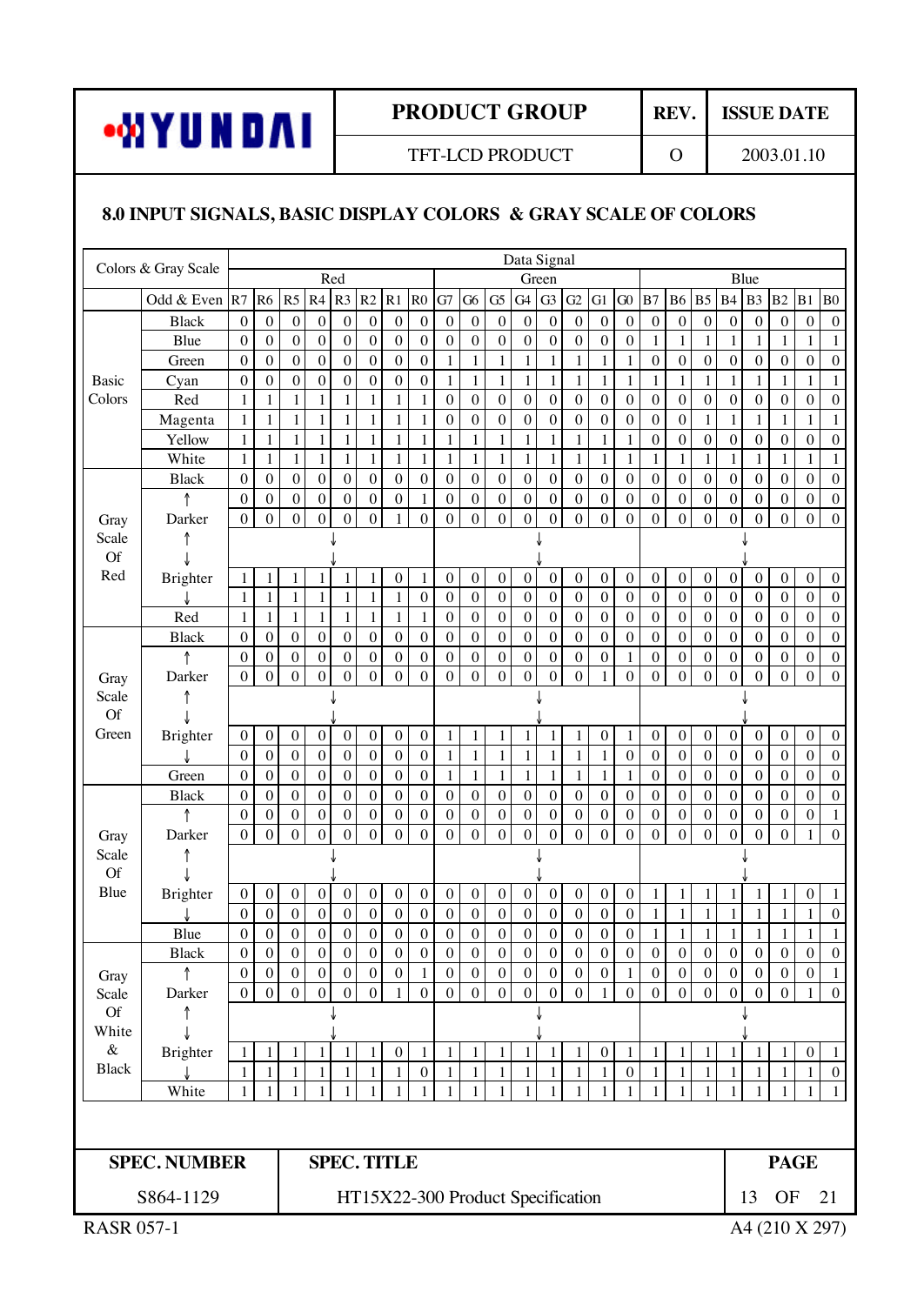| Ц<br><b>NDAI</b> | <b>PRODUCT GROUP</b>   | REV. | <b>ISSUE DATE</b> |
|------------------|------------------------|------|-------------------|
|                  | <b>TFT-LCD PRODUCT</b> |      | 2003.01.10        |

### **9.0 POWER SEQUENCE**

To prevent a latch-up or DC operation of the LCD module, the power on/off sequence shall be as shown in below



| <b>SPEC. NUMBER</b> | <b>SPEC. TITLE</b>                |    | <b>PAGE</b> |  |
|---------------------|-----------------------------------|----|-------------|--|
| S864-1129           | HT15X22-300 Product Specification | 14 | OF          |  |

RASR 057-1 A4 (210 X 297)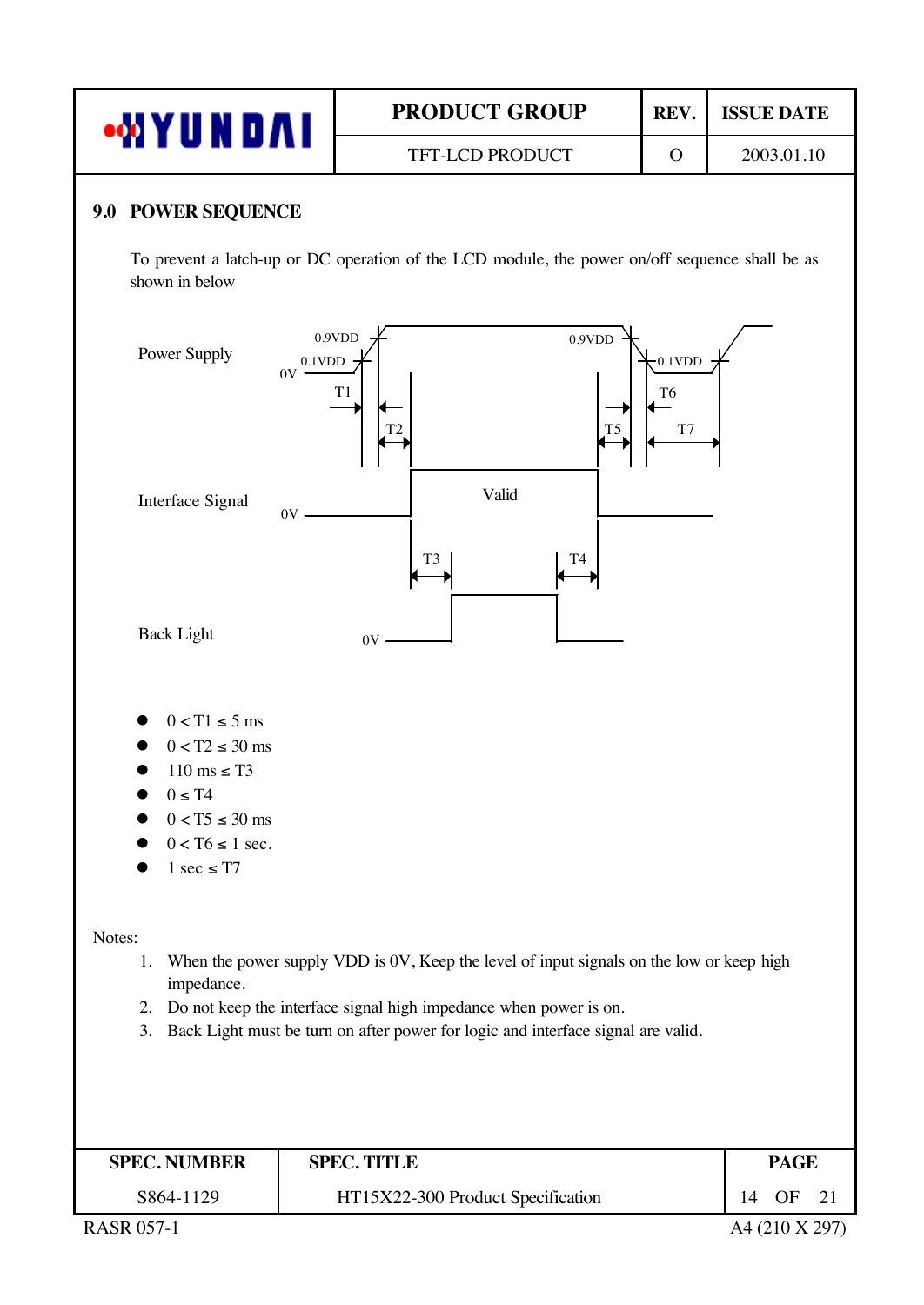

## **10.0 MECHANICAL CHARACTERISTICS**

10.1 Dimensional Requirements

FIGURE 6 shown in appendix shows mechanical outlines for the model

| Parameter           | Specification                                  | Unit   |
|---------------------|------------------------------------------------|--------|
| Active area         | 304.128 (H) x 228.096(V)                       | mm     |
| Number of pixels    | $1024(H)$ x 768(V)                             | pixels |
|                     | $(1$ pixel = R + G + B dot)                    |        |
| Pixel pitch         | $0.297(H)$ x $0.297(V)$                        | mm     |
| Pixel arrangement   | <b>RGB</b> Vertical stripe                     |        |
| Display colors      | 16,777,216                                     | colors |
| Display mode        | Normally white                                 |        |
| Dimensional outline | 350.0 ± 0.5(H) x 266.5 ± 0.5(V) x 17.2(D) typ. | mm     |
| Weight              | 1500 Max.                                      | gram   |
| Back-light          | Top/Bottom edge side 4-CCFL type               |        |

#### 10.2 Mounting

See FIGURE 5 shown in appendix

### 10.3 anti-Glare and Polarizer Hardness.

The surface of the LCD has an anti-glare coating to minimize reflection and a coating to reduce scratching.

### 10.4 Light Leakage

There shall not be visible light from the back-lighting system around the edges of the screen as seen from a distance 50 cm from the screen with an overhead light level of 350lux. The manufacture shall furnish limit samples of the panel showing the lightest leakage acceptable.

| <b>SPEC. NUMBER</b> | <b>SPEC. TITLE</b>                | <b>PAGE</b> |
|---------------------|-----------------------------------|-------------|
| S864-1129           | HT15X22-300 Product Specification | $\Omega$ F  |
|                     |                                   |             |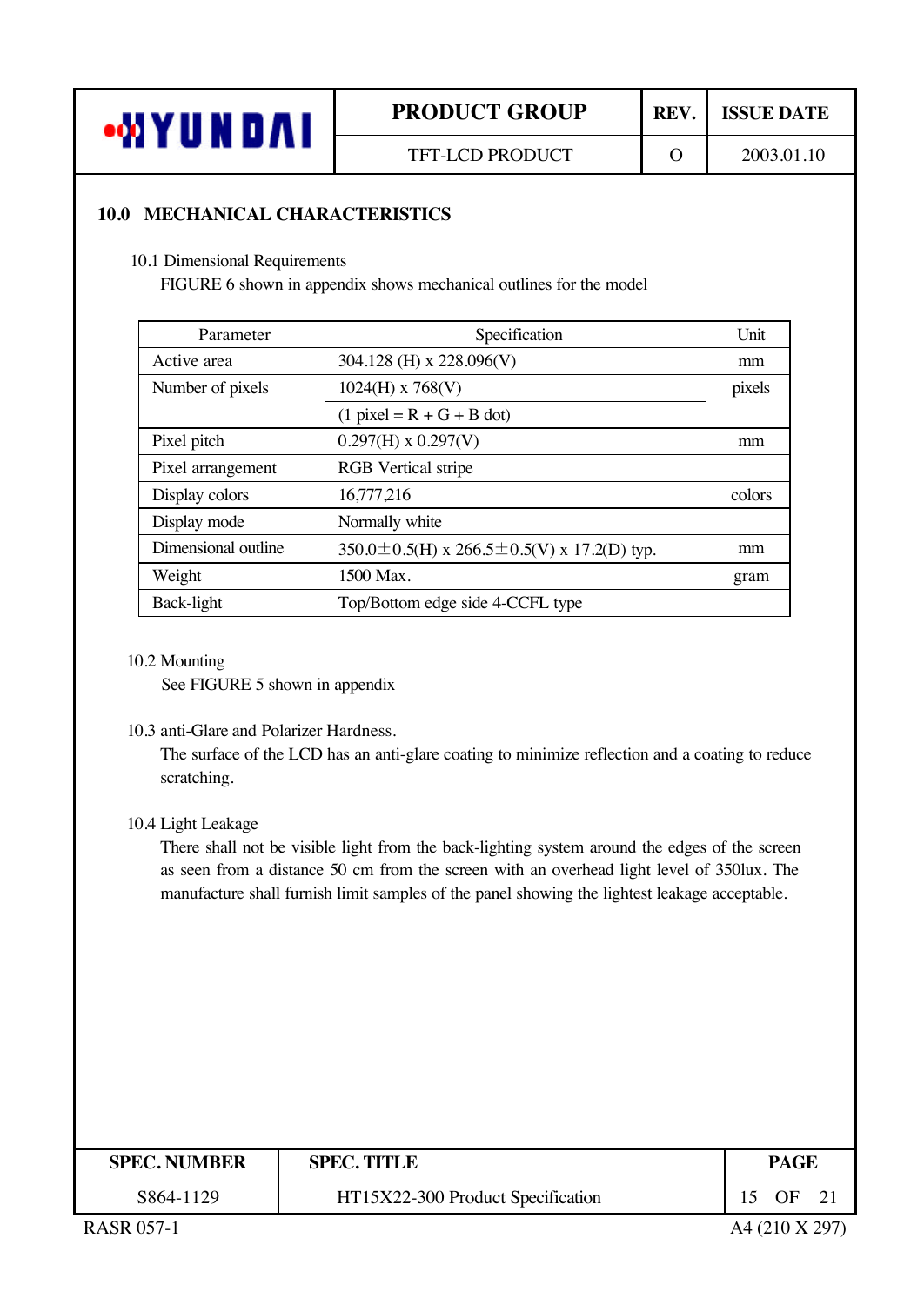

## **11.0 RELIABILITY TEST**

| N <sub>o</sub> | <b>Test Items</b>                                    | Conditions                                                                                                      |
|----------------|------------------------------------------------------|-----------------------------------------------------------------------------------------------------------------|
| $\mathbf{1}$   | High temperature storage test                        | Ta = $60 °C$ , 240 hrs                                                                                          |
| 2              | Low temperature storage test                         | Ta = -20 $^{\circ}$ C, 240 hrs                                                                                  |
| 3              | High temperature $&$ high humidity<br>Operation test | Ta = 50 °C, 80 %RH, 240 hrs                                                                                     |
| 4              | High temperature operation test                      | Ta = 50 $^{\circ}$ C, 240 hrs                                                                                   |
| 5              | Low temperature operation test                       | Ta = $0 °C$ , 240 hrs                                                                                           |
| 6              | Thermal shock                                        | Ta = -20 $^{\circ}$ C $\leftrightarrow$ 60 $^{\circ}$ C (30 min), 100 cycle                                     |
| $\overline{7}$ | Vibration test<br>(Non-operating)                    | Frequency : $10 \sim 300$ Hz<br>Gravity/AMP : 1.5G<br>Period<br>$: X, Y, Z, 30$ min                             |
| 8              | Shock test<br>(Non-operating)                        | :150G<br>Gravity<br>Pulse width<br>: 6ms, half sine wave<br>$\pm X$ , $\pm Y$ , $\pm Z$ Once for each direction |
| 9              | Electrostatic discharge test                         | Air<br>: 150 pF, $330 \Omega$ , 15KV<br>: 150 pF, $330 \Omega$ , 8KV<br>Contact                                 |

Note: Vibration test and shock test execute with unmodified backlight hook condition.

| <b>SPEC. NUMBER</b> | <b>SPEC. TITLE</b>                | PAGE               |
|---------------------|-----------------------------------|--------------------|
| S864-1129           | HT15X22-300 Product Specification | 16 OF<br>$\sim$ 21 |
| <b>RASR 057-1</b>   |                                   | A4 (210 X 297)     |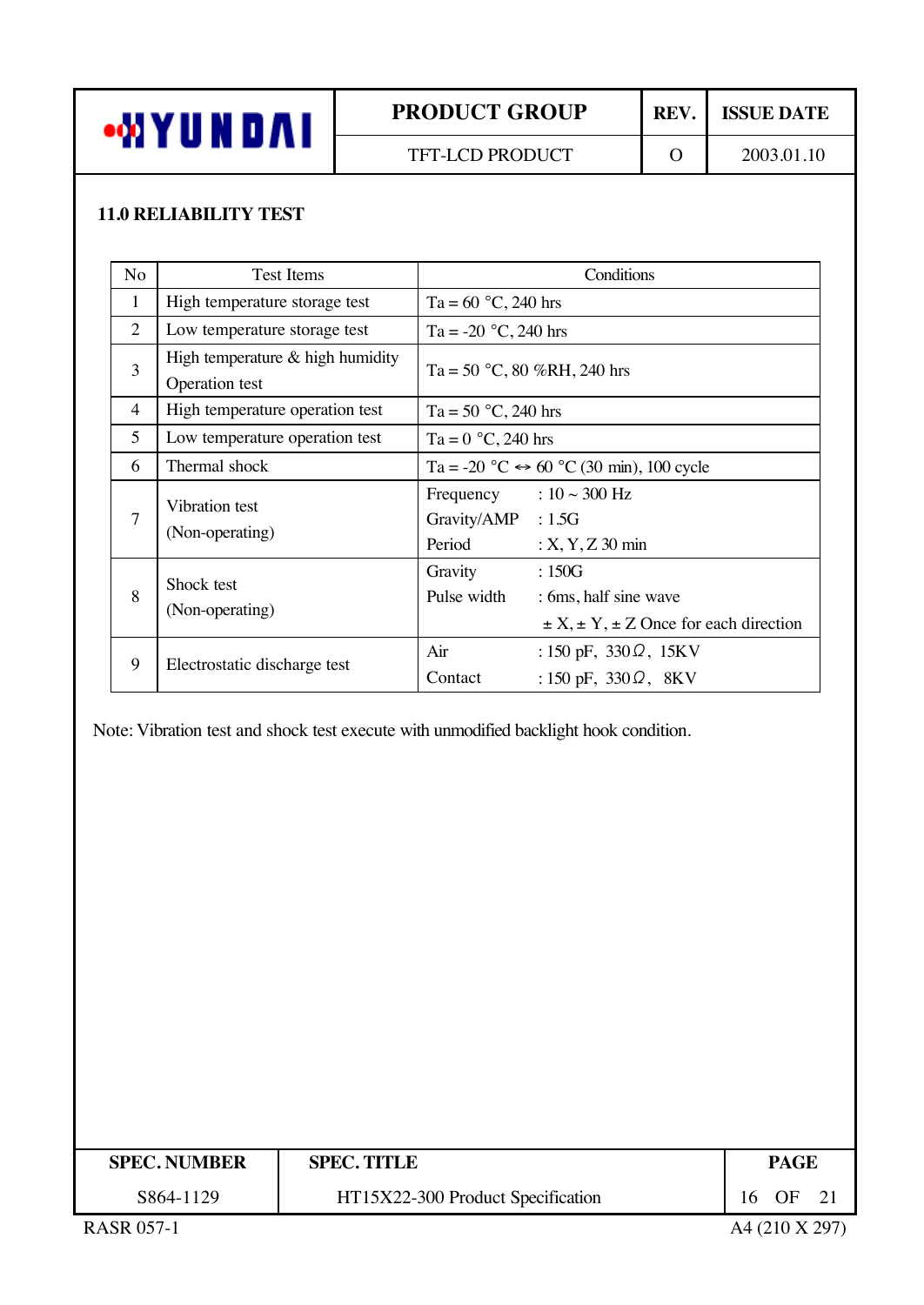

## **12.0 HANDLING & CAUTIONS**

- 12.1 Cautions when taking out the module
	- Pick the pouch only, when taking out module from a shipping package.
- 12.2 Cautions for handling the module
	- ü As the electrostatic discharges may break the LCD module, handle the LCD module with care. Peel a protection sheet off from the LCD panel surface as slowly as possible.
	- As the LCD panel and backlight element are made from fragile glass material, impulse and pressure to the LCD module should be avoided.
	- As the surface of the polarizer is very soft and easily scratched, use a soft dry cloth without chemicals for cleaning.
	- ü Do not pull the interface connector in or out while the LCD module is operating.
	- Put the module display side down on a flat horizontal plane.
	- ü Handle connectors and cables with care.
- 12.3 Cautions for the operation
	- ü When the module is operating, do not lose ICLK, DE signals. If any one of these signals were lost, the LCD panel would be damaged.
	- ü Obey the supply voltage sequence. If wrong sequence were applied, the module would be damaged.

12.4 Cautions for the atmosphere

- ü Dewdrop atmosphere should be avoided.
- ü Do not store and/or operate the LCD module in a high temperature and/or humidity atmosphere. Storage in an electro-conductive polymer-packing pouch and under relatively low temperature atmosphere is recommended.
- 12.5 Cautions for the module characteristics
	- Do not apply fixed pattern data signal to the LCD module at product aging.
	- Applying fixed pattern for a long time may cause image sticking.
- 12.6 Other cautions
	- Do not disassemble and/or re-assemble LCD module.
	- ü Do not re-adjust variable resistor or switch etc.
	- ü When returning the module for repair or etc, please pack the module not to be broken. We recommend using the original shipping packages.

| <b>SPEC. NUMBER</b> | <b>SPEC. TITLE</b>                | PAGE |
|---------------------|-----------------------------------|------|
| S864-1129           | HT15X22-300 Product Specification | ΩE   |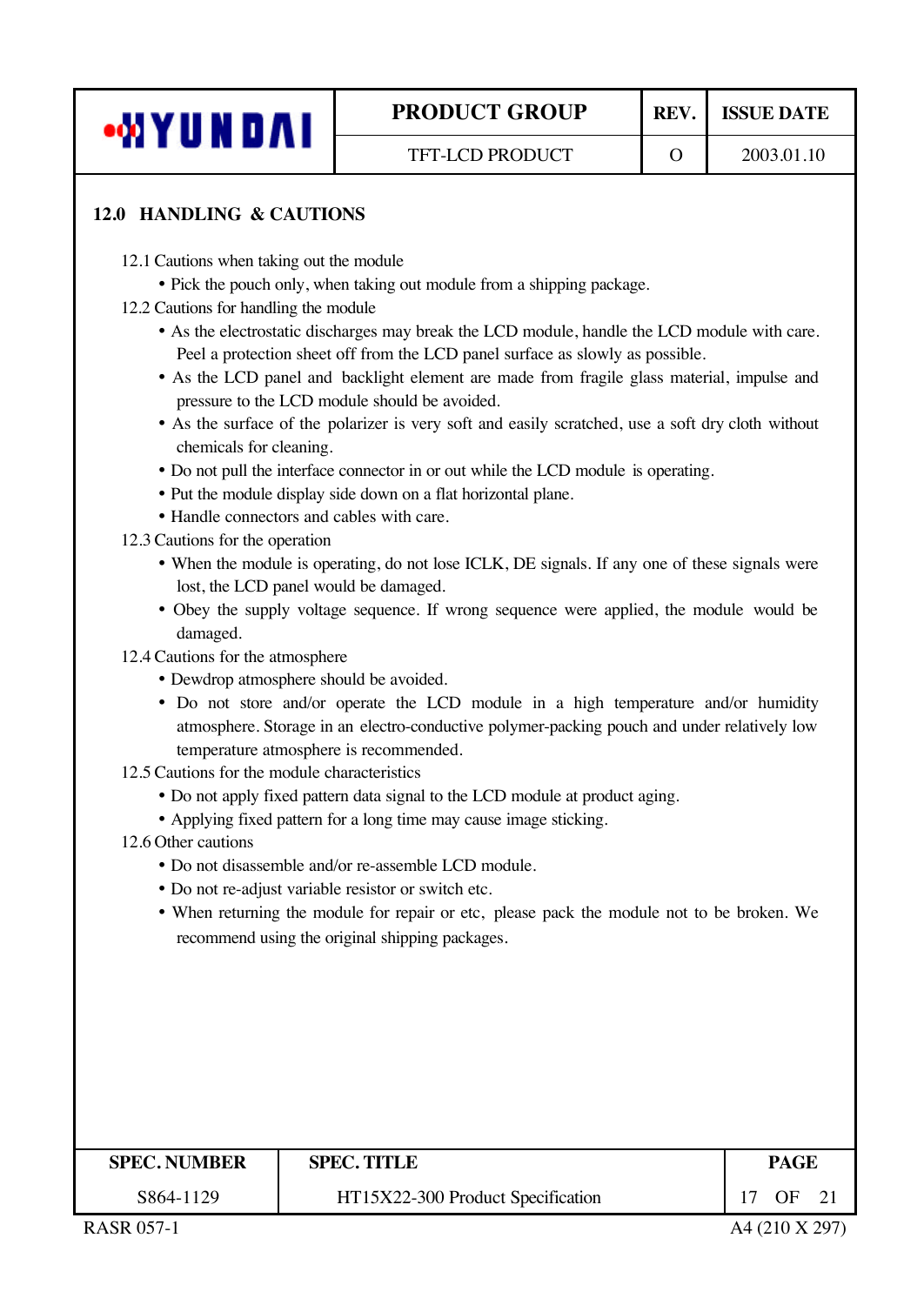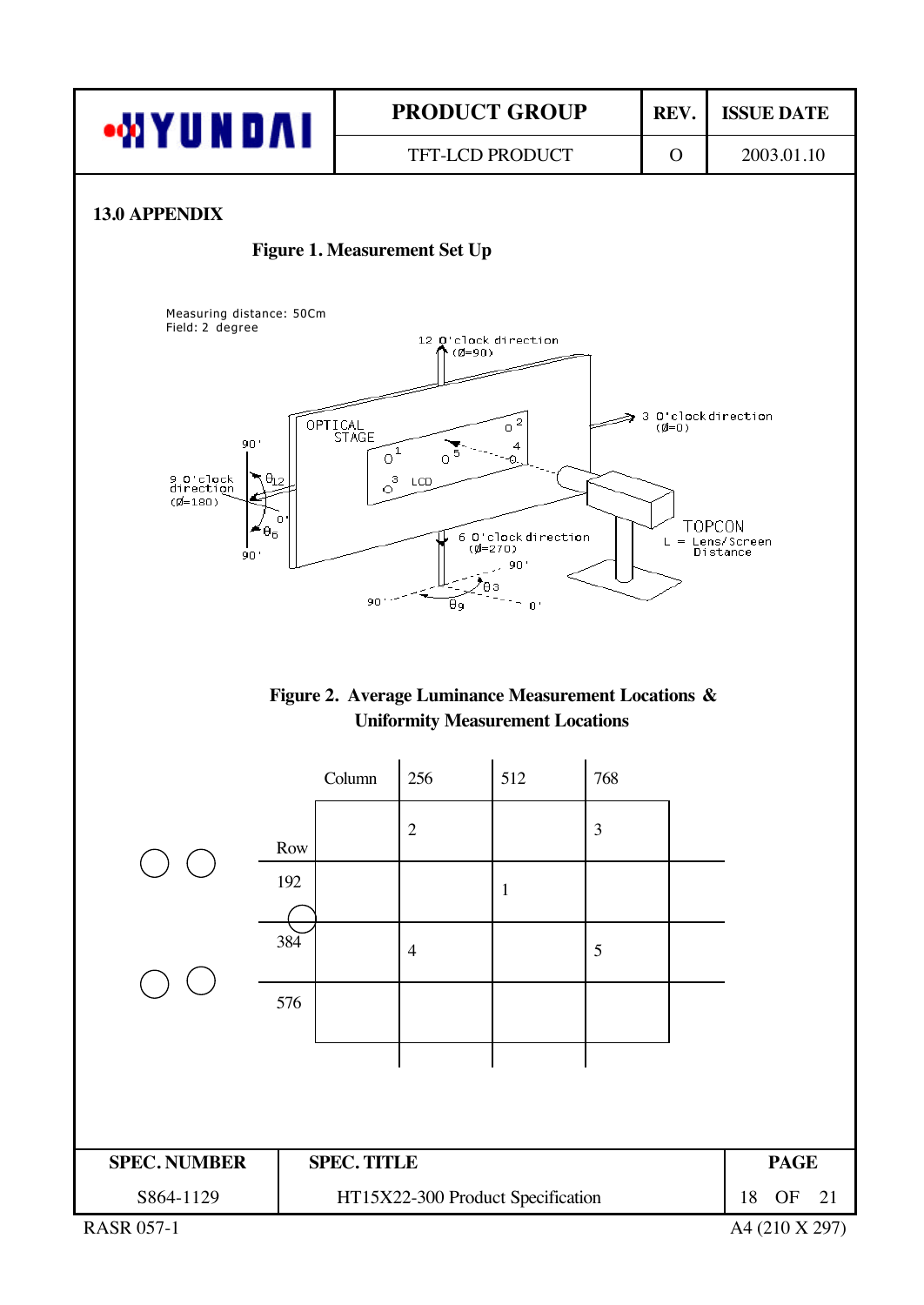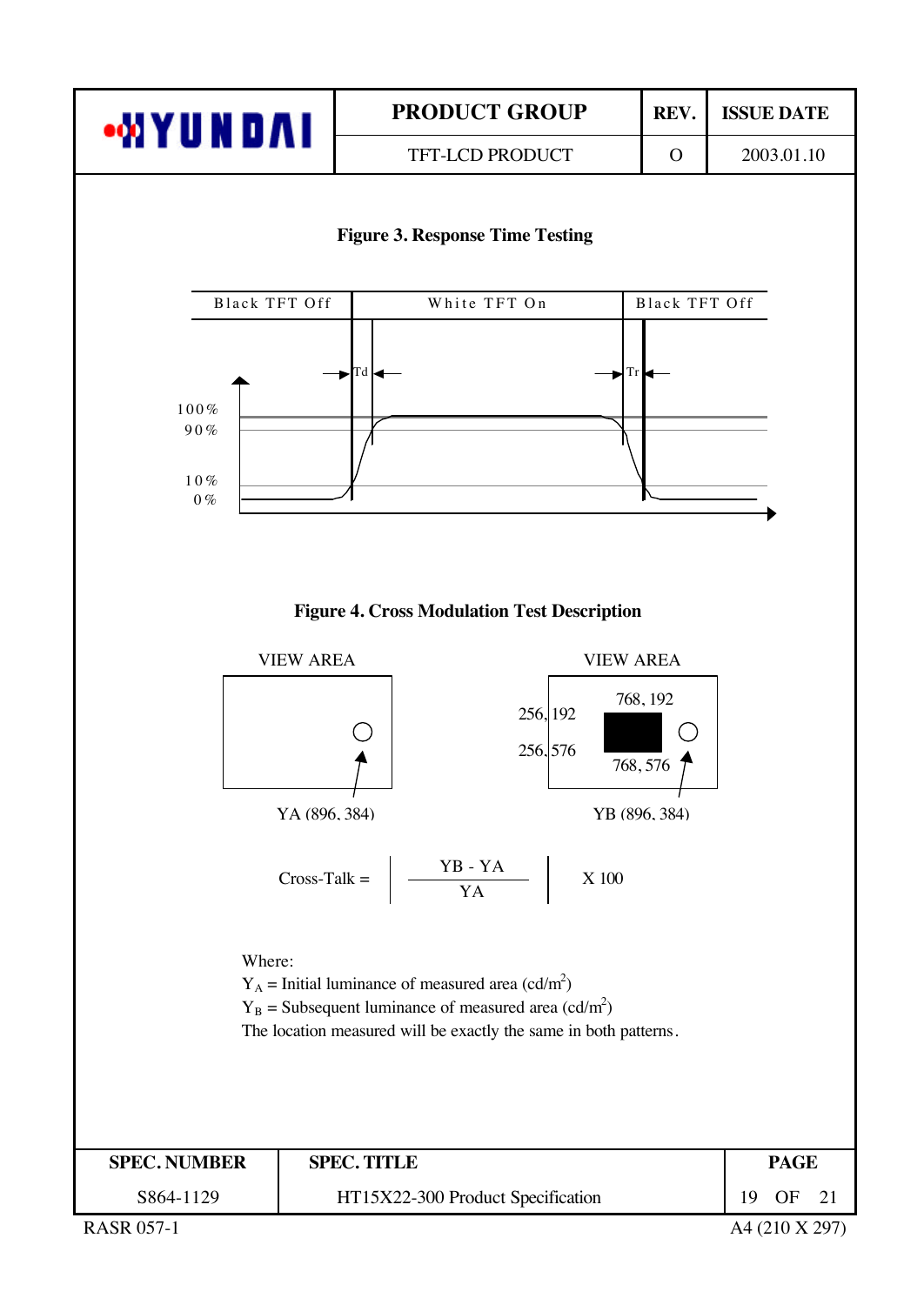